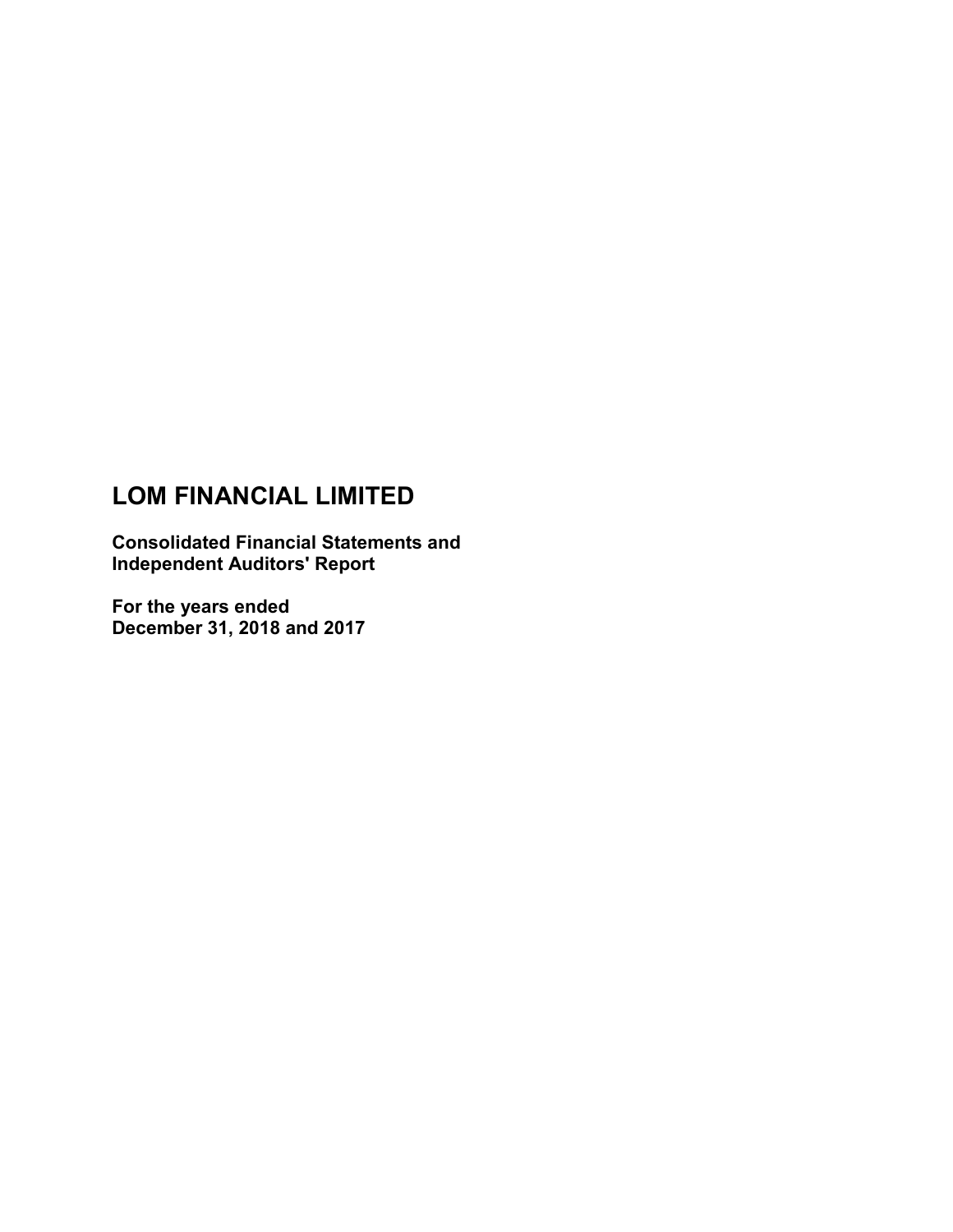# Deloitte.

Deloitte Ltd. Corner House 20 Parliament Street P.O. Box HM 1556 Hamilton HM FX Bermuda

Tel: + 1 (441) 292 1500 Fax: + 1 (441) 292 0961 www.deloitte.com

#### **INDEPENDENT AUDITORS' REPORT**

Board of Directors and Shareholders of LOM Financial Limited:

We have audited the accompanying consolidated financial statements of LOM Financial Limited and its subsidiaries (the "Company"), which comprise the consolidated balance sheets as of December 31, 2018 and 2017, and the related consolidated statements of operations, changes in shareholders' equity, and cash flows for the years then ended, and the related notes to the consolidated financial statements.

#### **Management's Responsibility for the Consolidated Financial Statements**

Management is responsible for the preparation and fair presentation of these consolidated financial statements in accordance with accounting principles generally accepted in the United States of America; this includes the design, implementation, and maintenance of internal control relevant to the preparation and fair presentation of consolidated financial statements that are free from material misstatement, whether due to fraud or error.

#### **Auditors' Responsibility**

Our responsibility is to express an opinion on these consolidated financial statements based on our audits. We conducted our audits in accordance with auditing standards generally accepted in the United States of America. Those standards require that we plan and perform the audit to obtain reasonable assurance about whether the consolidated financial statements are free from material misstatement.

An audit involves performing procedures to obtain audit evidence about the amounts and disclosures in the consolidated financial statements. The procedures selected depend on the auditor's judgment, including the assessment of the risks of material misstatement of the consolidated financial statements, whether due to fraud or error. In making those risk assessments, the auditor considers internal control relevant to the Company's preparation and fair presentation of the consolidated financial statements in order to design audit procedures that are appropriate in the circumstances, but not for the purpose of expressing an opinion on the effectiveness of the Company's internal control. Accordingly, we express no such opinion. An audit also includes evaluating the appropriateness of accounting policies used and the reasonableness of significant accounting estimates made by management, as well as evaluating the overall presentation of the consolidated financial statements.

We believe that the audit evidence we have obtained is sufficient and appropriate to provide a basis for our audit opinion.

#### **Opinion**

In our opinion, the consolidated financial statements referred to above present fairly, in all material respects, the financial position of LOM Financial Limited and its subsidiaries as of December 31, 2018 and 2017, and the results of their operations and their cash flows for the years then ended in accordance with accounting principles generally accepted in the United States of America.

Deloitte refers to one or more of Deloitte Touche Tohmatsu Limited, a UK private company limited by guarantee ("DTTL"), its network of member firms, and their related entities. DTTL and each of its member firms are legally separate and independent entities. DTTL (also referred to as "Deloitte Global") does not provide services to<br>clients. Please se[e www.deloitte.com/about](http://www.deloitte.com/about) for a more d

Deloitte Ltd. is an affiliate of DCB Holding Ltd., a member firm of Deloitte Touche Tohmatsu Limited.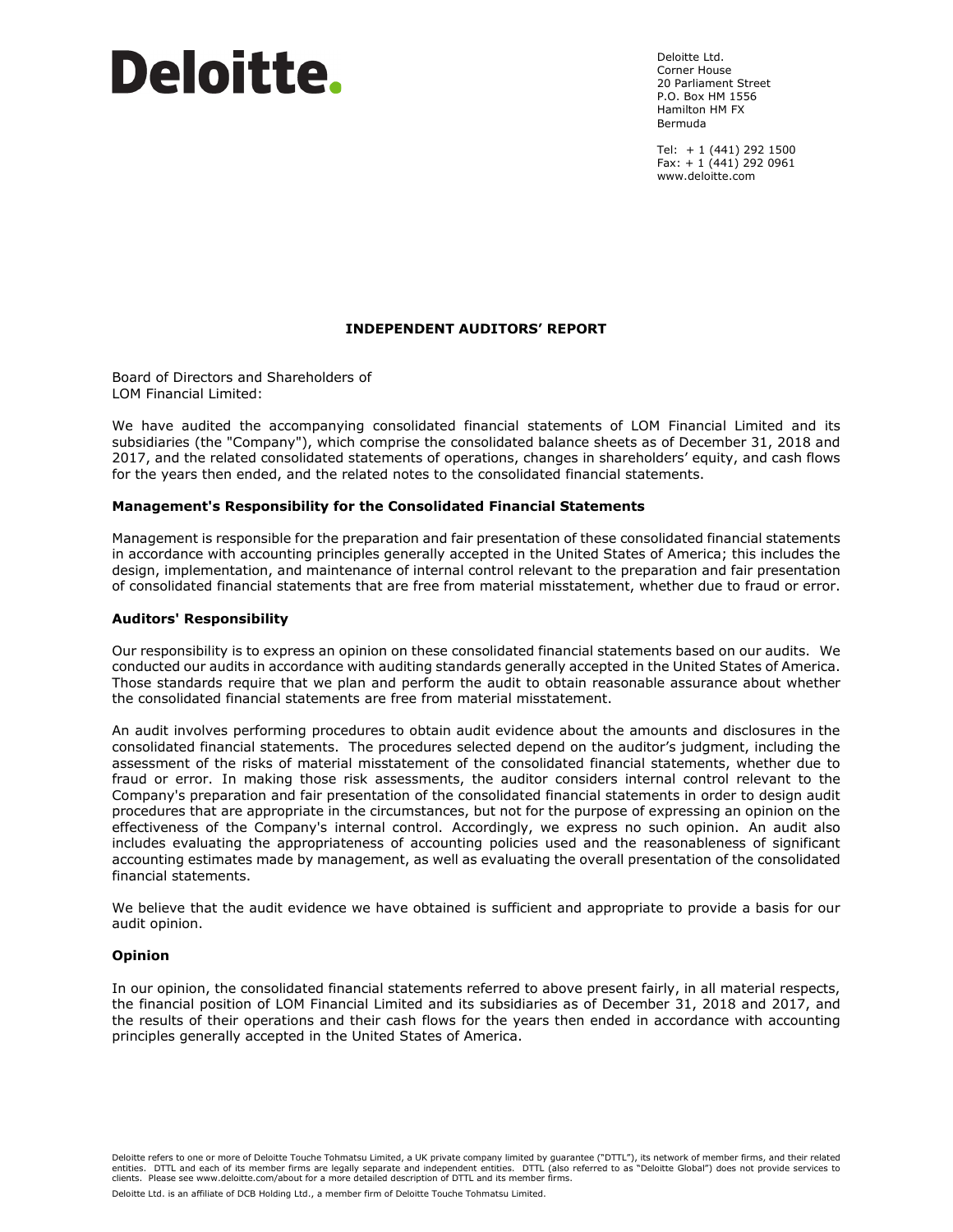#### **Report on Supplementary Information**

Our audits were conducted for the purpose of forming an opinion on the financial statements as a whole. The supplementary information contained in the five year comparison table in Note 16 is presented for the purpose of additional analysis and is not a required part of the financial statements. This supplementary information is the responsibility of the Company's management and was derived from and relates directly to the underlying accounting and other records used to prepare the financial statements. Such information has been subjected to the auditing procedures applied in our audits of the financial statements and certain additional procedures, including comparing and reconciling such information directly to the underlying accounting and other records used to prepare the financial statements or to the financial statements themselves, and other additional procedures in accordance with auditing standards generally accepted in the United States of America. In our opinion, such information is fairly stated in all material respects in relation to the financial statements as a whole.

Deloitte Lfd.

April 26, 2019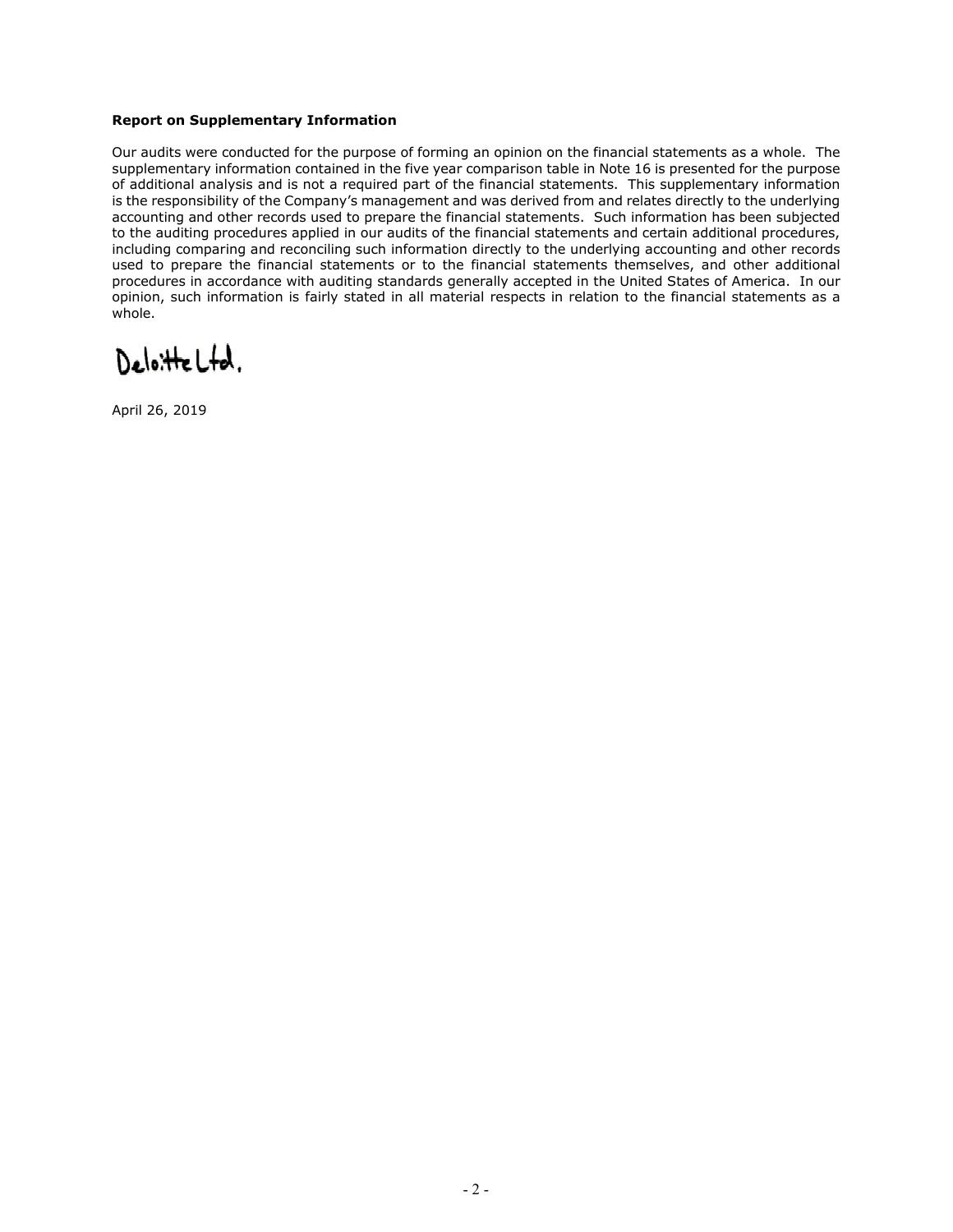# **LOM FINANCIAL LIMITED CONSOLIDATED BALANCE SHEETS** as of December 31, 2018 and 2017 (expressed in U.S. Dollars)

|                                                                                                                          |              | 2018         |               | 2017       |
|--------------------------------------------------------------------------------------------------------------------------|--------------|--------------|---------------|------------|
| <b>ASSETS</b>                                                                                                            |              |              |               |            |
| Cash and cash equivalents<br>Securities owned, at fair value (cost: 2018 - \$3,689,252;                                  | \$           | 6,212,508    | $\mathbb{S}$  | 3,126,551  |
| 2017 - \$3,851,132) (Note 3)                                                                                             |              | 4,653,700    |               | 4,143,683  |
| Accounts receivable                                                                                                      |              | 727,475      |               | 735,979    |
| Due from related parties                                                                                                 |              | 46,171       |               | 31,476     |
| Prepaid expenses and other assets                                                                                        |              | 320,049      |               | 228,044    |
| Equity investment in affiliate (Note 4)                                                                                  |              | 1,271,440    |               | 1,790,862  |
| Property and equipment, net (Note 5)                                                                                     |              | 8,739,135    |               | 9,036,959  |
| <b>TOTAL ASSETS</b>                                                                                                      |              | \$21,970,478 | <sup>\$</sup> | 19,093,554 |
| <b>LIABILITIES</b>                                                                                                       |              |              |               |            |
| Accounts payable and accrued liabilities<br>Securities sold short, at fair value (proceeds: 2018 - \$94,787,             | $\mathbb{S}$ | 795,712      | \$            | 693,542    |
| 2017 - \$1,168) (Note 3)                                                                                                 |              | 96,821       |               | 12,089     |
| Bank loan (Note 10)                                                                                                      |              | 817,500      |               |            |
| <b>TOTAL LIABILITIES</b>                                                                                                 |              | 1,710,033    |               | 705,631    |
| <b>SHAREHOLDERS' EQUITY</b>                                                                                              |              |              |               |            |
| Common shares, par value \$0.10 per share; 20,000,000<br>shares authorized, and $5,887,278$ (2017 – $5,944,878$ ) shares |              |              |               |            |
| issued and outstanding (Note 6)                                                                                          |              | 588,728      |               | 594,488    |
| Additional paid-in capital                                                                                               |              | 2,694,505    |               | 2,834,745  |
| Retained earnings                                                                                                        |              | 16,977,212   |               | 14,958,690 |
| TOTAL SHAREHOLDERS' EQUITY                                                                                               |              | 20,260,445   |               | 18,387,923 |
| TOTAL LIABILITIES AND SHAREHOLDERS' EQUITY                                                                               | S.           | 21,970,478   | S.            | 19,093,554 |

*The accompanying notes are an integral part of these consolidated financial statements.*

Approved by the Board of Directors:

Director Director Director

 $\overline{\phantom{a}}$  , and the contract of the contract of the contract of the contract of the contract of the contract of the contract of the contract of the contract of the contract of the contract of the contract of the contrac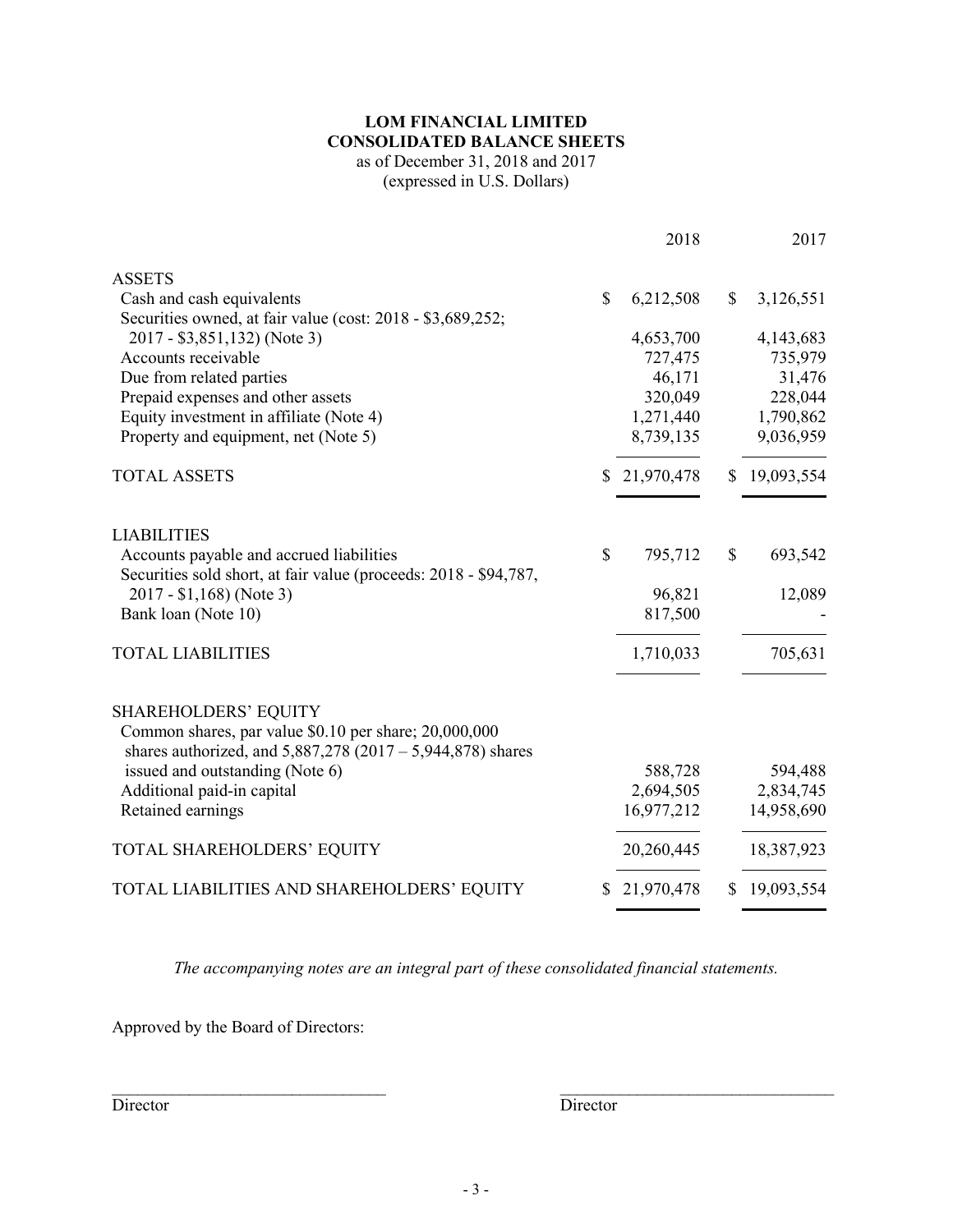# **LOM FINANCIAL LIMITED CONSOLIDATED STATEMENTS OF OPERATIONS**

for the years ended December 31, 2018 and 2017

(expressed in U.S. Dollars)

|                                                                  | 2018            | 2017            |
|------------------------------------------------------------------|-----------------|-----------------|
| <b>REVENUES</b>                                                  |                 |                 |
| Broking fee income                                               | \$<br>5,259,144 | \$<br>3,184,507 |
| Management and investment advisory fees including related        |                 |                 |
| party management fees of \$2,308,012 (2017 - \$2,128,605)        | 4,749,285       | 4,162,710       |
| Net interest income, net of interest expense of \$229,865 (2017- |                 |                 |
| \$188,613)                                                       | 1,401,954       | 1,137,906       |
| Rental income, including related party rent of \$310,119 (2017-  |                 |                 |
| \$316,478)                                                       | 768,163         | 721,295         |
| Other income                                                     | 257,245         | 318,002         |
| Income from equity investment in affiliate                       | 199,171         | 125,857         |
| Foreign exchange income, net                                     | 389,628         | 337,681         |
| Net trading gains on securities owned                            | 831,741         | 605,746         |
| Corporate finance income                                         | 40,762          | 30,588          |
| Administration and custody fees                                  | 264,429         | 142,422         |
| <b>TOTAL REVENUES</b>                                            | 14,161,522      | 10,766,714      |
| <b>OPERATING EXPENSES</b>                                        |                 |                 |
| Employee compensation and benefits                               | 4,119,533       | 3,121,533       |
| Commissions and referral fees                                    | 3,856,574       | 2,810,128       |
| Computer and information services                                | 629,678         | 593,068         |
| Depreciation of property and equipment (Note 5)                  | 397,158         | 402,965         |
| Jitney fees                                                      | 441,675         | 237,679         |
| Professional fees                                                | 526,410         | 636,355         |
|                                                                  | 811,239         | 683,918         |
| Occupancy                                                        |                 |                 |
| Administration                                                   | 767,330         | 504,715         |
| Insurance                                                        | 199,225         | 144,011         |
| Custodial charges                                                | 180,965         | 152,104         |
| Mortgage interest                                                | 58,186          |                 |
| Net foreign exchange transaction losses/(gains)                  | 96,154          | (30, 587)       |
| TOTAL OPERATING EXPENSES                                         | 12,084,127      | 9,255,889       |
| <b>NET INCOME</b>                                                | \$<br>2,077,395 | \$<br>1,510,825 |
|                                                                  |                 |                 |
| NET INCOME PER COMMON SHARE                                      |                 |                 |
| Basic and diluted                                                | \$<br>0.35      | \$<br>0.25      |
| WEIGHTED AVERAGE COMMON SHARES OUTSTANDING:                      |                 |                 |
| Basic and diluted                                                | 5,898,588       | 5,978,431       |

*The accompanying notes are an integral part of these consolidated financial statements.*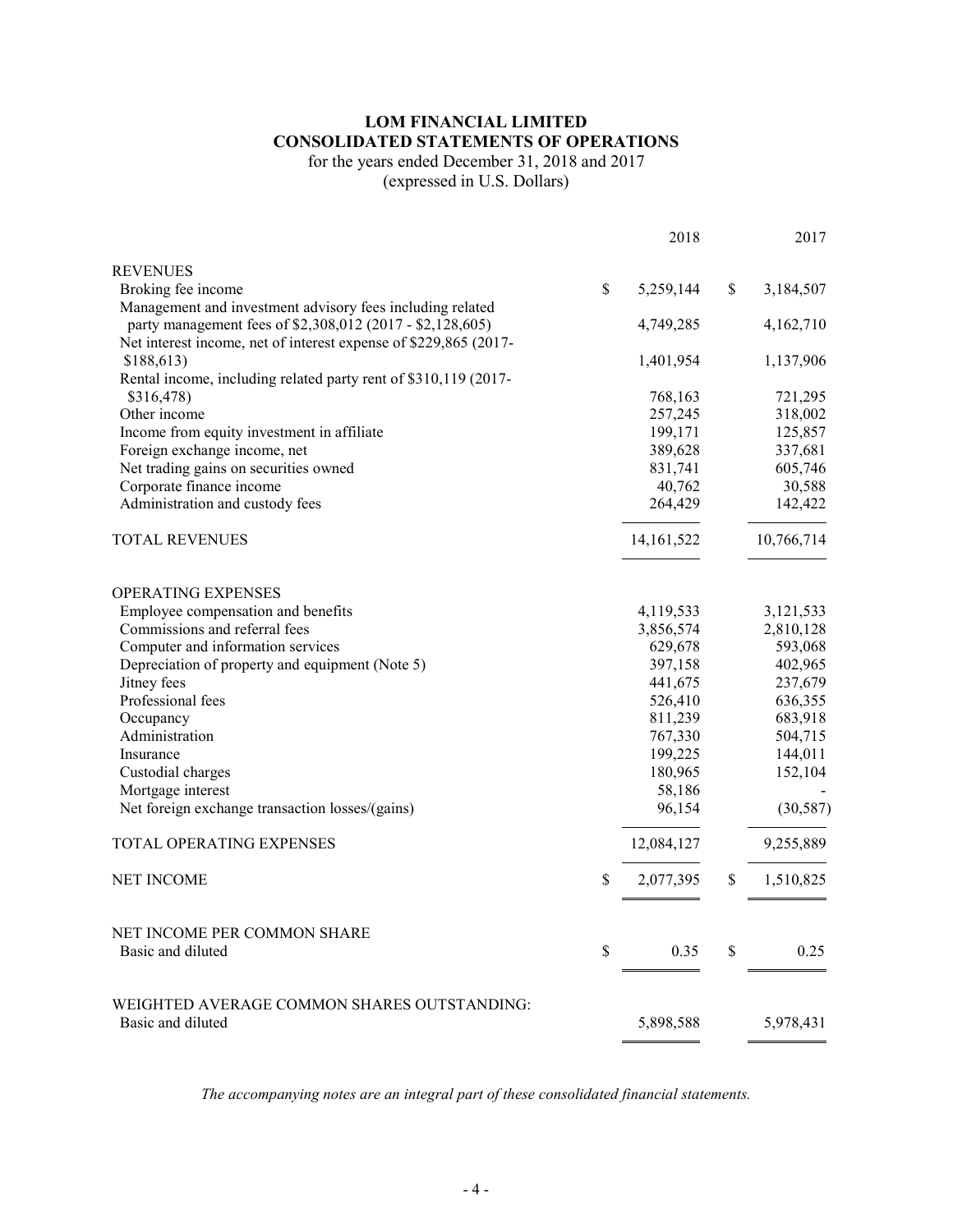# **LOM FINANCIAL LIMITED CONSOLIDATED STATEMENTS OF CHANGES IN SHAREHOLDERS' EQUITY**

for the years ended December 31, 2018 and 2017 (expressed in U.S. Dollars)

|                                            | Common<br>Shares |    | <b>Share Capital</b> | Additional<br>Paid-in<br>Capital |           | Retained<br><b>Earnings</b> | <b>Total</b>     |
|--------------------------------------------|------------------|----|----------------------|----------------------------------|-----------|-----------------------------|------------------|
| Balance–December 31, 2016                  | 5,996,878        | \$ | 599,688              | \$                               | 2,959,545 | \$13,507,815                | 17,067,048<br>S. |
| Net income                                 |                  |    |                      |                                  |           | 1,510,825                   | 1,510,825        |
| Repurchase and retirement of common shares | (52,000)         |    | (5,200)              |                                  | (124,800) |                             | (130,000)        |
| Dividend                                   |                  |    |                      |                                  |           | (59,950)                    | (59,950)         |
| Balance – December 31, 2017                | 5,944,878        |    | 594,488              |                                  | 2,834,745 | 14,958,690                  | 18,387,923       |
| Net income                                 |                  |    |                      |                                  |           | 2,077,395                   | 2,077,395        |
| Repurchase and retirement of common shares | (57,600)         |    | (5,760)              |                                  | (140,240) |                             | (146,000)        |
| Dividend                                   |                  |    |                      |                                  |           | (58, 873)                   | (58, 873)        |
| Balance-December 31, 2018                  | 5,887,278        | \$ | 588,728              | \$                               | 2,694,505 | 16,977,212<br>S.            | 20,260,445<br>S. |

*The accompanying notes are an integral part of these consolidated financial statements.*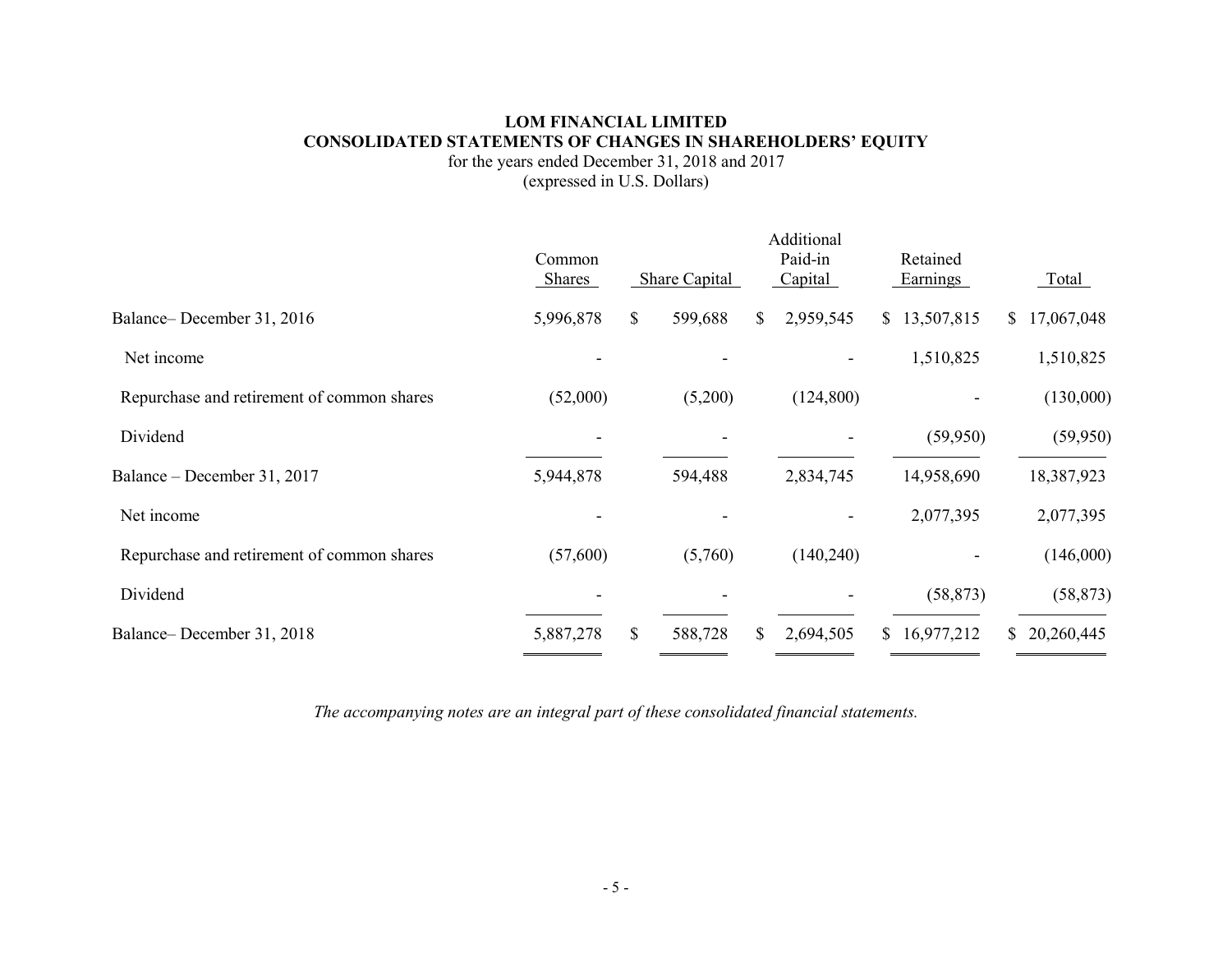# **LOM FINANCIAL LIMITED CONSOLIDATED STATEMENTS OF CASH FLOWS**

# for the years ended December 31, 2018 and 2017

(expressed in U.S. Dollars)

|                                                                                      |      | 2018       | 2017            |
|--------------------------------------------------------------------------------------|------|------------|-----------------|
| CASH FLOWS FROM OPERATING ACTIVITIES<br>Net income                                   | \$   | 2,077,395  | \$<br>1,510,825 |
|                                                                                      |      |            |                 |
| Adjustments to reconcile net income to net cash<br>provided by operating activities: |      |            |                 |
| Depreciation of property and equipment                                               |      | 397,158    | 402,965         |
| Income from equity investment in affiliate                                           |      | (199, 171) | (125, 857)      |
| Dividends received from equity investment in affiliate                               |      | 718,593    |                 |
| Loss on disposal of property and equipment                                           |      |            | 748             |
| Changes in operating assets and liabilities:                                         |      |            |                 |
| Securities owned                                                                     |      | (510, 017) | (947,081)       |
| Accounts receivable                                                                  |      | 8,504      | (169, 144)      |
| Due from related parties                                                             |      | (14,695)   | 11,908          |
| Prepaid expenses and other assets                                                    |      | (92,005)   | 47,061          |
| Accounts payable and accrued liabilities                                             |      | 102,170    | 179,833         |
| Securities sold short, at fair value                                                 |      | 84,732     | (61, 507)       |
| Total adjustments                                                                    |      | 495,269    | (661, 074)      |
| NET CASH PROVIDED BY OPERATING ACTIVITIES                                            |      | 2,572,664  | 849,751         |
|                                                                                      |      |            |                 |
| CASH FLOWS FROM INVESTING ACTIVITIES:                                                |      |            |                 |
| Purchase of property and equipment                                                   |      | (99, 334)  | (2,207,247)     |
| Proceeds on disposal of property and equipment                                       |      |            | 426             |
| NET CASH USED IN INVESTING ACTIVITIES                                                |      | (99, 334)  | (2,206,821)     |
| CASH FLOWS FROM FINANCING ACTIVITIES:                                                |      |            |                 |
| Repurchase of common shares                                                          |      | (146,000)  | (130,000)       |
| Dividend paid                                                                        |      | (58, 873)  | (59,950)        |
| Bank loan, net of repayments                                                         |      | 817,500    |                 |
| NET CASH PROVIDED BY/(USED IN) FINANCING ACTIVITIES                                  |      | 612,627    | (189,950)       |
|                                                                                      |      |            |                 |
| NET INCREASE/(DECREASE) IN CASH AND CASH EQUIVALENTS                                 |      | 3,085,957  | (1,547,020)     |
| CASH AND CASH EQUIVALENTS, BEGINNING OF YEAR                                         |      | 3,126,551  | 4,673,571       |
| CASH AND CASH EQUIVALENTS, END OF YEAR                                               | \$   | 6,212,508  | \$<br>3,126,551 |
|                                                                                      |      |            |                 |
| SUPPLEMENTAL DISCLOSURE OF CASH FLOW INFORMATION                                     |      |            |                 |
| Interest paid                                                                        | $\$$ | 229,865    | \$<br>188,613   |

*The accompanying notes are an integral part of these consolidated financial statements.*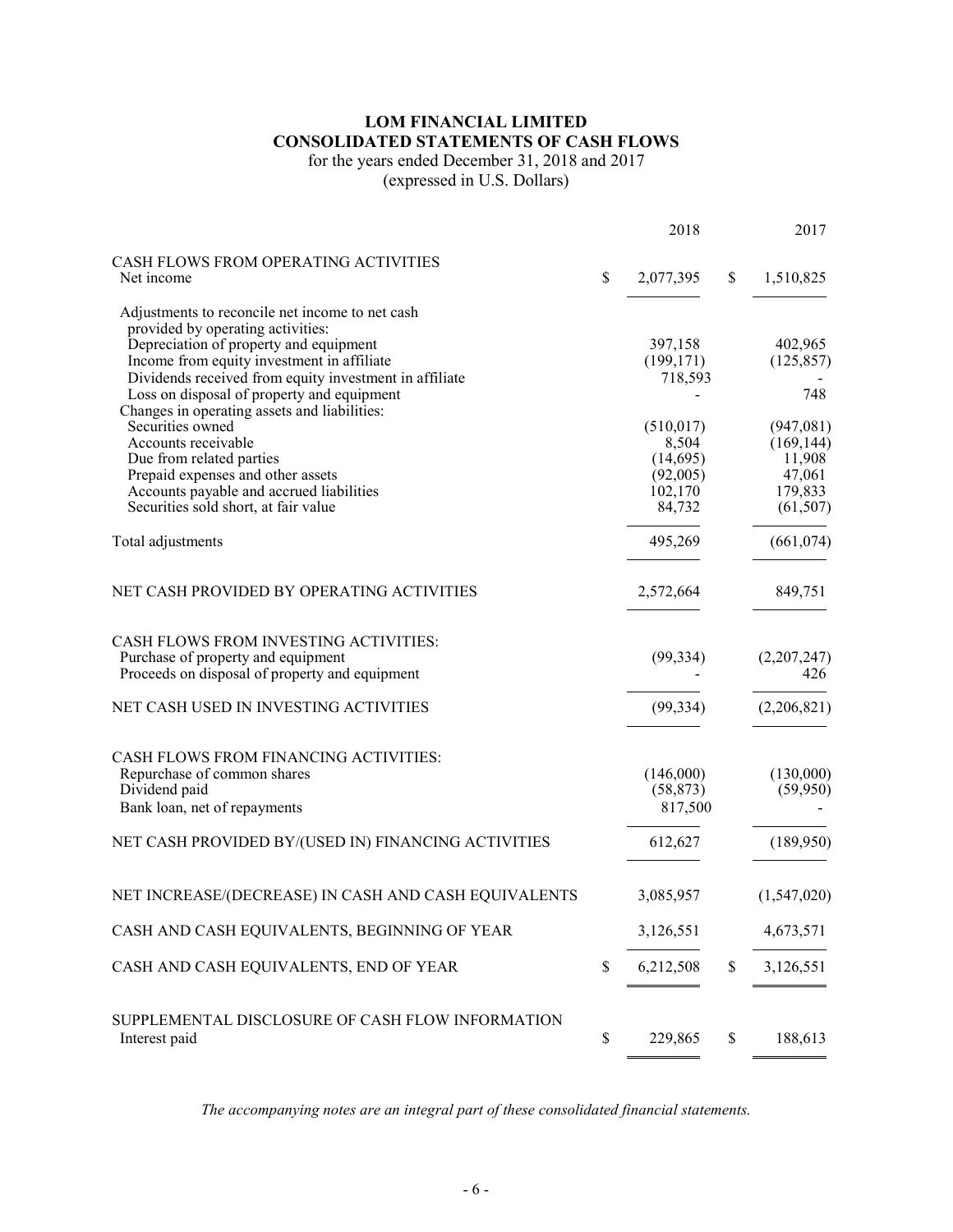#### 1. DESCRIPTION OF BUSINESS

LOM Financial Limited ("LOMFL"), a holding company for several wholly owned subsidiaries, was incorporated on May 1, 1996 under the laws of Bermuda. The common shares of LOMFL are publicly traded and listed on the Bermuda Stock Exchange. LOMFL, collectively, with its subsidiaries, is referred to as the "Company" or the "LOM Group of Companies."

A description of the operations of LOMFL's wholly-owned subsidiaries is as follows:

LOM Financial (Bermuda) Limited ("LOMF BDA") was incorporated in 1998 to provide investment and financial advice, brokerage services and discretionary investment management services. LOMF BDA is domiciled and operates in Bermuda and is regulated under the Investment Business Act (2003) of Bermuda. LOMF BDA opened a branch office in Grand Cayman in January 2018, LOM Financial Cayman ("LOMF CAY"). LOMF CAY is registered with the Cayman Islands Monetary Authority with an "excluded person" exemption to the Cayman Securities Investment Business Law (SIBL); LOMF CAY is regulated by the Bermuda Monetary Authority and comes under LOMF BDA's investment business license.

LOM Financial (Bahamas) Limited ("LOMF BAH") was incorporated in 2001 in the Commonwealth of The Bahamas and is regulated by the Securities Commission of the Bahamas. LOMF BAH is domiciled in the Bahamas and is engaged in a single line of business as a Bahamian broker-dealer, which comprises several classes of service, including principal transactions, agency transactions and the provision of investment advisory services.

LOM Asset Management Limited was incorporated in 1995 to offer its services as investment consultant, manager and advisor. LOM Asset Management Limited is domiciled and operates in Bermuda and is regulated under the Investment Business Act (2003) of Bermuda.

Global Custody & Clearing Limited ("GCCL") was incorporated in 1992, to provide custody, settlement, information technology and execution services as well as certain finance, human resources and administrative services to other companies in the LOM Group of Companies. GCCL operates in Bermuda and is regulated under the Investment Business Act (2003) of Bermuda.

LOM Properties Limited was incorporated in 1996 to hold property for LOMFL in Bermuda and Bahamas.

LOM Corporate Finance Ltd. ("LOMCF") was incorporated in 1998 to offer services to source, value, document and close capital investments in growing companies. LOMCF is domiciled and operates in Bermuda.

Donald & Co. Limited, a Bermuda company, was incorporated in 2013 to perform nominee services.

LOM Nominees Limited, a Bermuda company, was incorporated in 1994 to perform nominee services.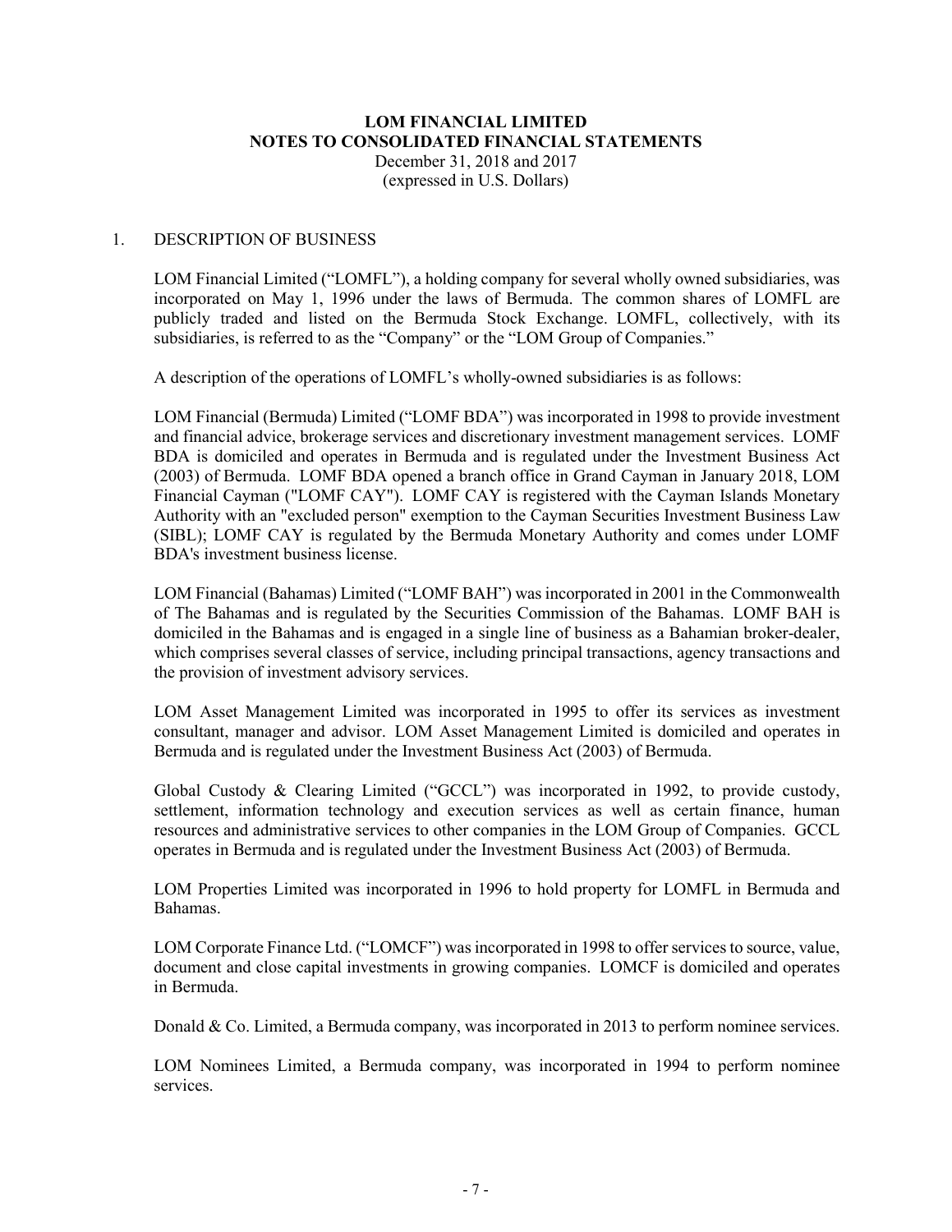# 1. DESCRIPTION OF BUSINESS (Cont'd)

LOM (UK) Limited was incorporated in the United Kingdom in 2004 to market the LOM Group of Companies services to intermediaries in Europe. It also provides IT, Marketing and Finance services to the LOM Group of Companies.

LOM Global Admin Inc. was incorporated in the Philippines in 2016 to provide the group with marketing support in Asia. The Company is registered with the Philippines Securities and Exchange Commission.

# 2. SUMMARY OF SIGNIFICANT ACCOUNTING POLICIES

The accompanying consolidated financial statements have been prepared in accordance with accounting principles generally accepted in the United States of America ("U.S. GAAP"). Certain of the prior year balances have been reclassified to conform to the presentation adopted for the current year.

#### *Principles of Consolidation and Basis of Presentation*

The consolidated financial statements include the financial statements and results of operations of all wholly-owned subsidiaries listed in Note 1 above. All inter-company balances and transactions are eliminated on consolidation.

# *Broking Fee Income and Jitney Fees*

Broking fee income represents amounts charged to clients for brokerage services and related jitney fees are amounts charged to the Company by the executing broker. Both are recognized on a trade date basis.

# *Management and Investment Advisory Fees*

The LOM Group of Companies receives management fees and investment advisory fees for managing assets on a discretionary basis for both private and institutional clients and earns management and investment advisory fees based on the value of the portfolio, which are recorded on an accrual basis and recognized on a monthly basis. The LOM Group of Companies also earns management fees from the following mutual funds (collectively referred to as the LOM Sponsored Funds), which are recorded on an accrual basis and recognized on a monthly basis, based on the net asset values:

- LOM Funds SAC Limited (listed on the Bermuda Stock Exchange)
	- a. LOM Money Market Fund (USD, CAD, GBP)
	- b. LOM Fixed Income Fund (USD, CAD, EUR, GBP)
	- c. LOM Equity Growth Fund
	- d. LOM Balanced Fund
	- e. LOM Stable Income Fund
	- f. LOM Emerging Market Fund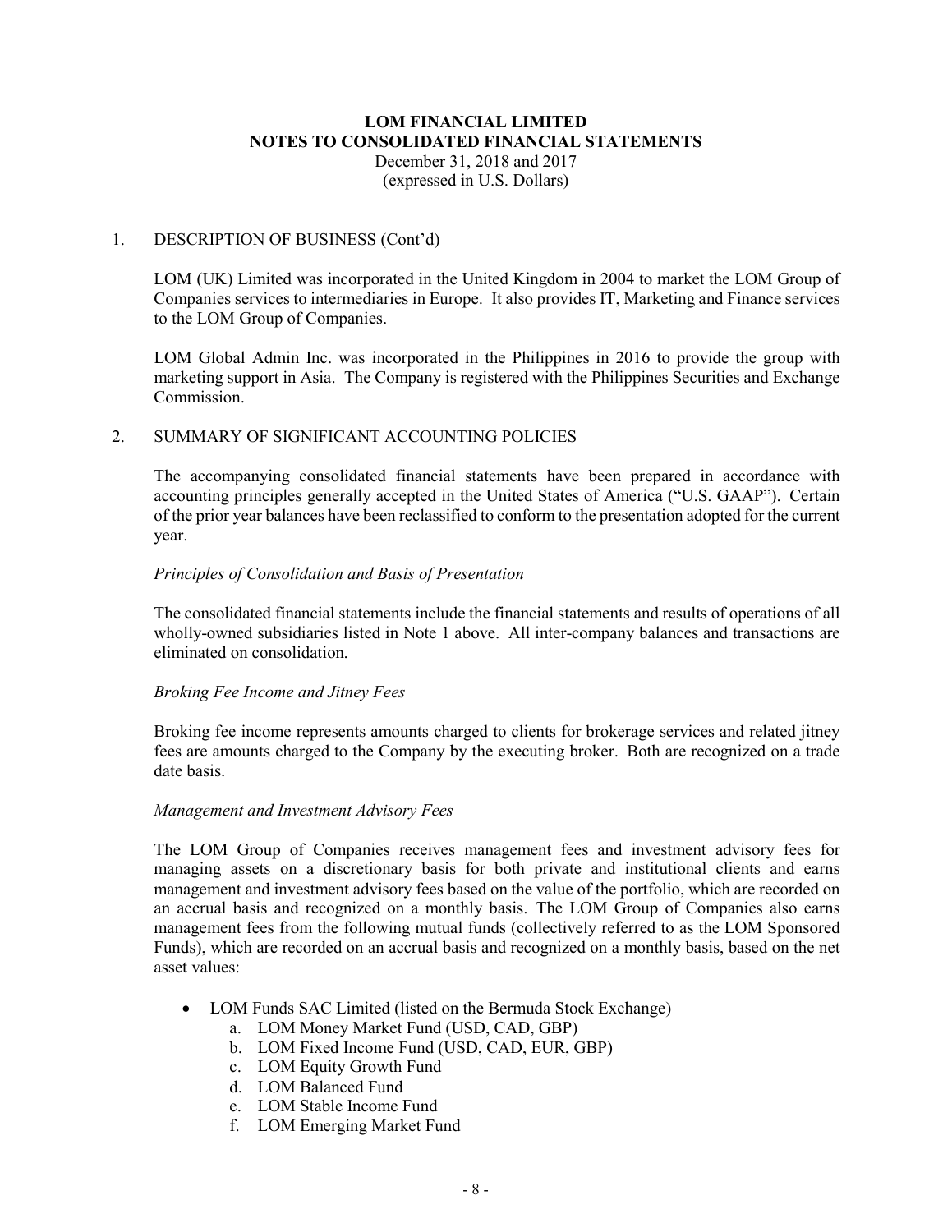# 2. SUMMARY OF SIGNIFICANT ACCOUNTING POLICIES (Cont'd)

*Management and Investment Advisory Fees (cont'd)*

- LOM Junior Resources Fund Limited
- Burnaby Special Funds SAC Ltd.
	- a. Burnaby QGF Fund

The Company also earns a performance fee on the LOM Emerging Markets Fund. This fee is 20 percent of the increase in the value of the NAV above the prior quarter's NAV provided the quarterly performance is positive and the Fund NAV exceeds the 'high water market' level. The high watermark is defined as the NAV for the latest quarter for which a fee was crystallized and paid.

# *Foreign Exchange Income, net*

Foreign exchange income represents income earned from foreign currency transactions facilitated for customers and are based on the current foreign exchange rates, and is net of foreign exchange fees charged by external brokers. Foreign exchange income is recorded on a trade date basis.

# *Corporate Finance Income*

Corporate finance income consists of fees earned from clients participating in private placements of securities, generally for privately held companies, and is received in the form of cash, securities or warrants from its underlying investments. When corporate finance income is received in the form of securities, the Company records income based on the fair value of the securities received as of the date of the transaction. Fair value is the last reported sales price on the main market in which the investments trade on the date of valuation. Where there are no sales on that day, the mid-market prices are used. Where income is received in the form of warrants, the Board of Directors determines a price based on the fair value of the warrant.

# *Administration and Custody Fees*

Administration fees, charged for the administrative and custodial services provided to the LOM Sponsored Funds, are recorded on an accrual basis over the period during which the service is provided.

# *Net Interest Income*

Net interest income is a combination of interest earned on or paid to clients based on their daily cash balances and interest received or paid on the Company's cash balances from and to brokers, custodians and related parties (see Note 8).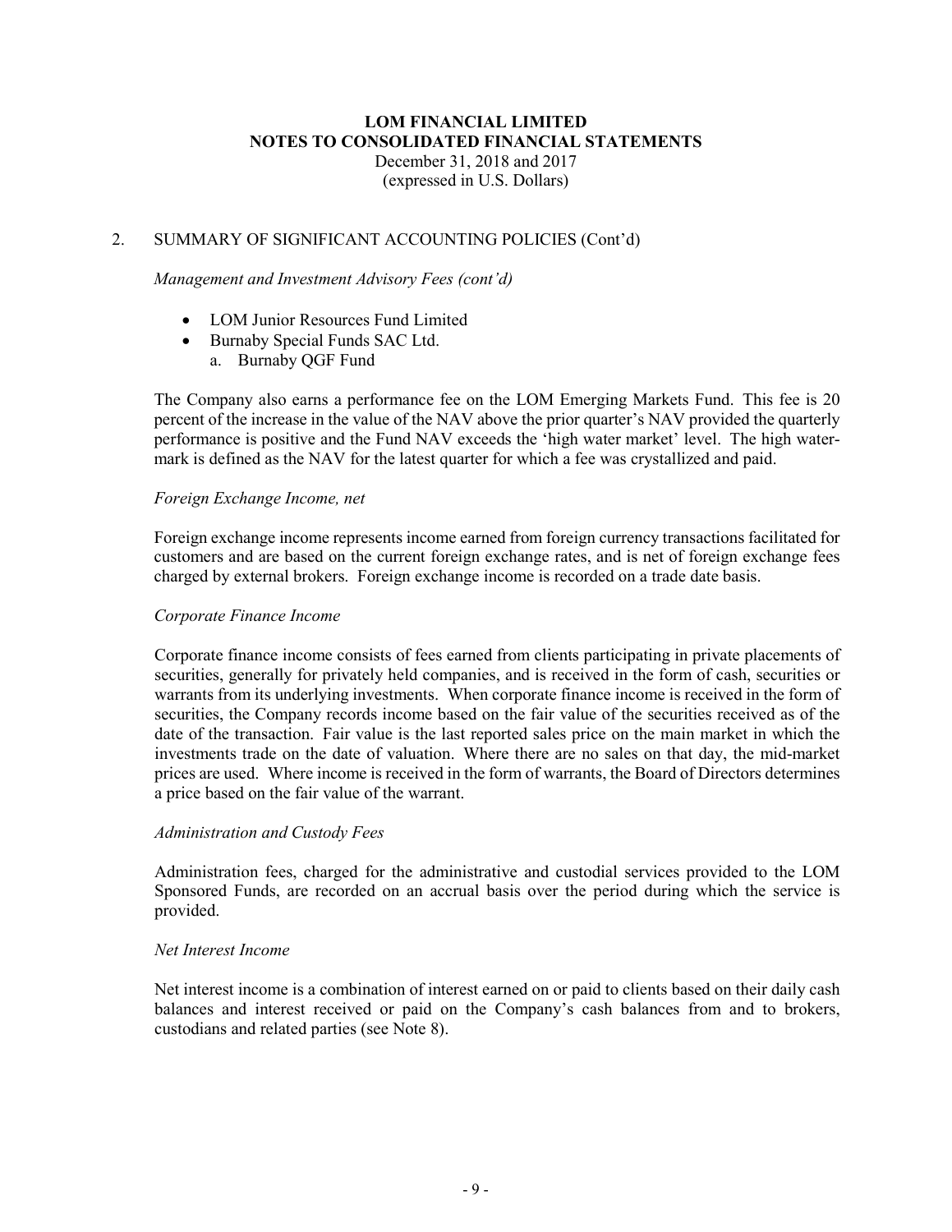# 2. SUMMARY OF SIGNIFICANT ACCOUNTING POLICIES (Cont'd)

#### *Other Income*

Other income earned includes fees for settlement of client investment transactions and dividends received related to the Company's investments. Fees earned for settlement of client investment transactions and dividends received related to the Company's investments are recorded on a transaction date basis.

# *Rental Income*

Rental income consists of rent earned from the lease of office space in the Company owned office building and includes rent from related parties and is recorded on an accrual basis (See Note 8).

# *Cash and Cash Equivalents*

The Company has defined cash equivalents as highly liquid investments, with original maturities of 90 days or less that are not held for sale in the ordinary course of business. Cash and cash equivalents can include time deposits, money market funds and U.S. Treasury bills with original maturities of 90 days or less.

# *Property and Equipment*

Property and equipment is stated at cost, net of accumulated depreciation. The costs of normal maintenance and repairs are charged to expense in the year incurred. Expenditures which significantly improve or extend the life of an asset are capitalized and depreciated over the asset's remaining useful life.

Depreciation is recorded on a straight-line basis over the estimated useful lives of the related assets. Leasehold improvements are amortized over the lesser of the life of the asset or the remaining lease term. Upon sale or disposition of an asset, the related cost and accumulated depreciation are removed and the resultant gain or loss, if any, is reflected in earnings. The useful lives of the Company's assets are as follows:

| Building                       | 40 years      |
|--------------------------------|---------------|
| Computer hardware and software | $3 - 5$ years |
| Furniture and fittings         | 4 years       |
| Leasehold improvements         | $4 - 6$ years |
| Equipment                      | 4 years       |

#### *Unclaimed Cash and Securities*

Client funds received and unclaimed after a three-year period are included as income under the category of other income. Securities received and unclaimed after a five-year period are sold and included as income under the category of other income. During 2018, the amount of unclaimed cash and proceeds from the sale of unclaimed securities was \$Nil (2017 - \$26).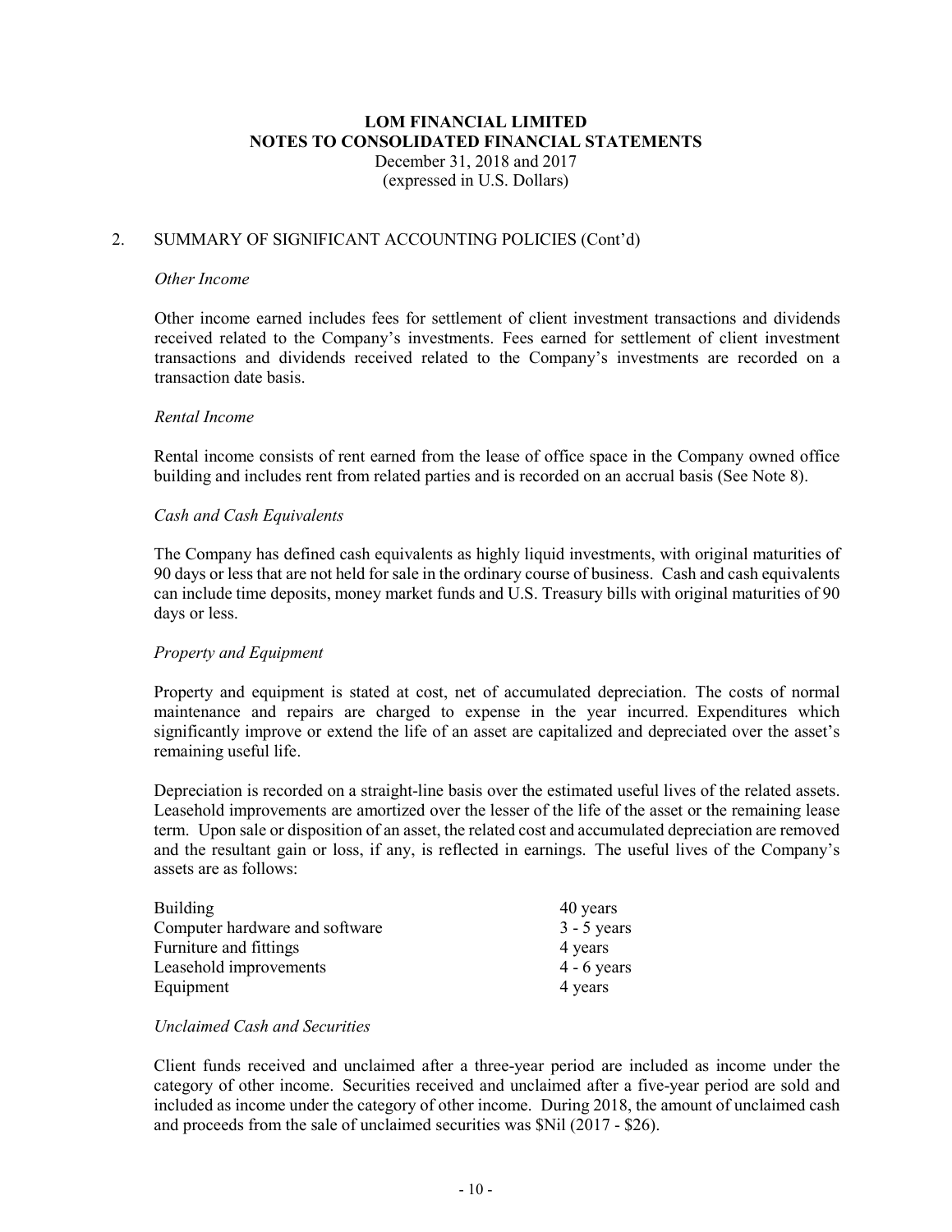# 2. SUMMARY OF SIGNIFICANT ACCOUNTING POLICIES (Cont'd)

#### *Foreign Currency Transactions and Balances*

The Company has adopted U.S. Dollars as its functional currency for the Company and all subsidiaries (including LOM (UK) Limited and Global Admin Inc.) because the majority of the Company's transactions and assets under management are denominated in U.S. Dollars. Bermuda Dollars and Bahamian Dollars trade at par with the U.S. Dollar. Therefore, no foreign currency translation gains or losses are recorded in the accompanying consolidated financial statements. Foreign currency transaction gains or losses are recorded at the prevailing foreign exchange rates on the date of the transaction and are reflected in earnings for the year in the accompanying consolidated statement of operations.

#### *Securities Owned*

Securities owned are investments such as bonds and equities that are both marketable and nonmarketable. These investments consist of trading investments, securities received as income from corporate finance transactions, privately held securities, and other strategic investments. Realized and unrealized gains or losses on trading securities and strategic investments are reflected in earnings as net trading gains and losses in the consolidated statements of operations. Realized gains or losses are based on the average cost method of securities purchased and sold. Security transactions are recorded on a trade date basis. Marketable securities are valued at the last reported sales price on the principal market in which the investments trade on the date of valuation. Where there are no sales on that day, the mid-market prices are used. For securities with no readily available market price or where the security is restricted, the securities are recorded at the estimated fair value in accordance with U.S. GAAP. The use of different assumptions or valuation techniques could produce materially different estimates of fair value. These securities have been valued with reference to observable and unobservable inputs or valuation models that make use of certain quantitative and qualitative inputs for similar securities traded in active markets, in accordance with U.S. GAAP (see Note 3, Fair Value Measurements).

#### *Investments Recorded Under the Equity Method*

For investments in entities that do not constitute a Variable Interest Entity ("VIE"), or for investments in securities owned and held as trading investments which are held at fair value, the Company considers other U.S. GAAP guidance, as required, in determining (i) consolidation of the entity if the Company's ownership interests comprise a majority of its outstanding voting shares or otherwise control the entity, or (ii) application of the equity method of accounting if the Company does not have direct or indirect control of the entity, with the initial investment carried at cost and subsequently adjusted for the Company's share of net income or loss and cash contributions and distributions to and from these entities.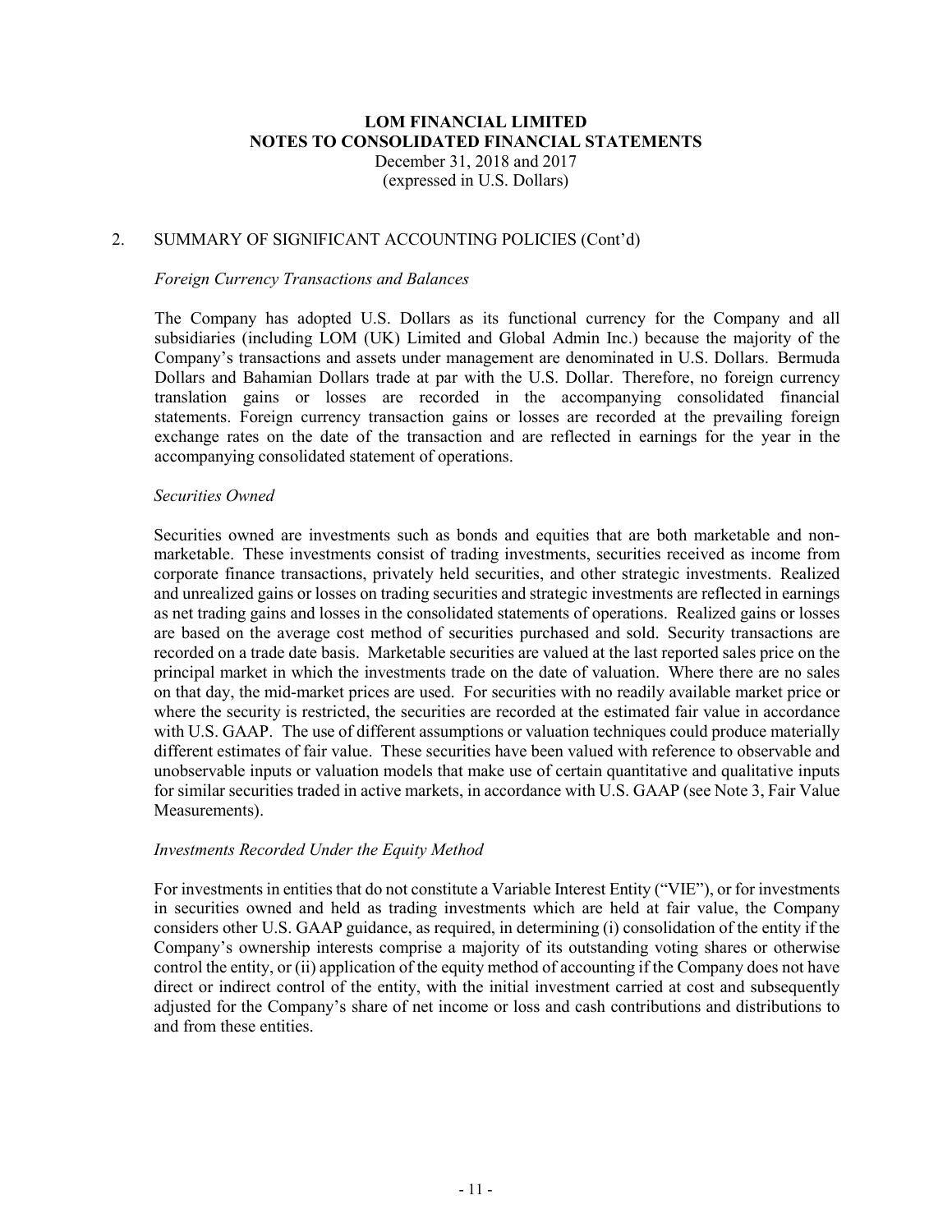# 2. SUMMARY OF SIGNIFICANT ACCOUNTING POLICIES (Cont'd)

#### *Investments Recorded Under the Equity Method (cont'd)*

If events or circumstances indicate that the fair value of an investment accounted for using the equity method has declined below its carrying value and the Company considers the decline to be "other than temporary," the investment is written down to fair value and an impairment loss is recognized. The evaluation of impairment for an investment would be based on a number of factors, including financial condition and operating results for the investment, inability to remain in compliance with provisions of any related debt agreements, and recognition of impairments by other investors. Impairment recognition would negatively impact the recorded value of the Company's investment and reduce net income.

#### *Fair Value of Financial Instruments*

The Company's financial instruments consist primarily of cash and cash equivalents, accounts receivable, securities owned, securities sold short, accounts payable and accrued liabilities. The book value of cash and cash equivalents, accounts receivable, and accounts payable is considered to be representative of their fair value because of their short term maturities.

#### *Fair Value Measurements*

ASC 820 "Fair Value Measurements" defines fair value, establishes a framework for measuring fair value in accordance with generally accepted accounting principles, and expands disclosures about fair value measurements. Fair value is the price that would be received to sell an asset or paid to transfer a liability in an orderly transaction between market participants at the measurement date. ASC 820 applies to all assets and liabilities that are measured and reported on a fair value basis (see Note 3, Fair Value Measurements).

# *Concentration of Credit Risk*

Financial instruments that potentially subject the Company to a concentration of credit risk principally consist of cash and cash equivalents, employee loans and securities owned. The Company has its cash and cash equivalents and securities placed with major international and local financial institutions. As part of its cash management process, the Company performs continuous evaluation of the relative credit standing of these institutions.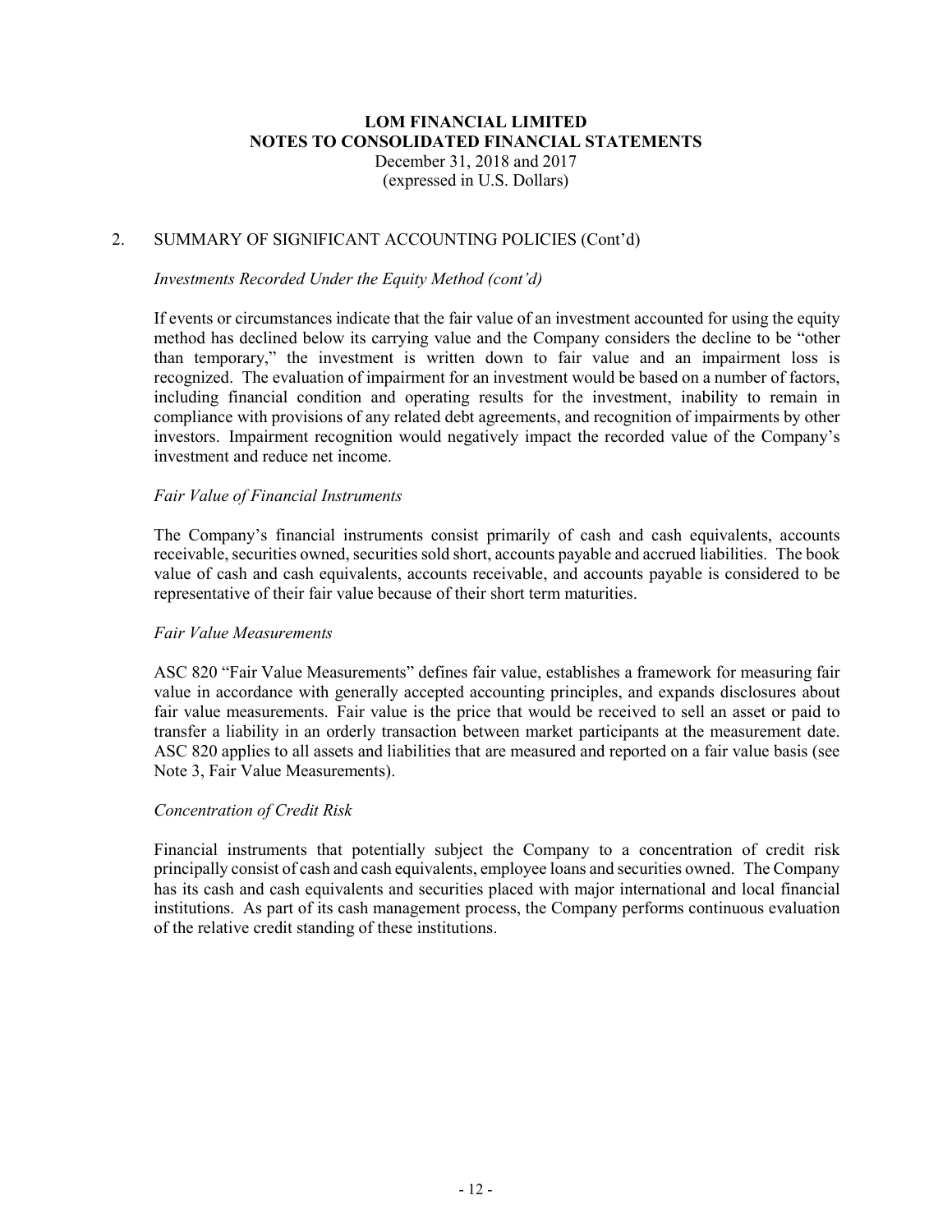# 2. SUMMARY OF SIGNIFICANT ACCOUNTING POLICIES (Cont'd)

#### *Use of Estimates*

The preparation of consolidated financial statements in conformity with U.S. GAAP requires management to make estimates and assumptions that affect the reported amounts of assets and liabilities and disclosure of contingent assets and liabilities at the date of the consolidated financial statements and the reported amounts of revenues and expenses during the reporting period. Management bases its estimates on historical experience and on various assumptions that are believed to be reasonable under the circumstances, the results of which form the basis for making judgments about the carrying values of assets and liabilities that are not readily apparent from the other sources. The most significant estimates include estimates recorded for the fair market value of privately held securities. On a continual basis, management reviews its estimates utilizing currently available information, changes in facts and circumstances, historical experience and reasonable assumptions. After such reviews, and if deemed appropriate, those estimates are adjusted accordingly. Actual results could differ from those estimates.

#### *Net Income Per Common Share*

The Company calculates basic net income per common share and diluted net income per common share assuming dilution. Basic net income per common share is calculated by dividing net income attributable to common shareholders by the weighted average number of common shares outstanding during the period. Diluted net income per common share is calculated by dividing the net income attributable to common shareholders by the weighted average number of common shares outstanding during the period, plus potential dilutive common shares.

#### *Securities Sold Short*

The Company may sell a security it does not own in anticipation of a decline in fair value of the security, or as a hedge against similar securities owned. When the Company sells a security short, it must borrow the security sold short and deliver it to the broker-dealer through which it made the short sale. Obligations related to securities sold short are recorded as a liability at fair value. Realized and unrealized gains and losses are recorded in net trading losses/gains in the consolidated statement of operations. A gain, limited to the price at which the Company sold the security short, or a loss, unlimited in size, is recognized on a monthly basis.

#### *New Accounting Standards –Adopted*

#### *Financial Instruments*

In January 2016, the FASB issued Accounting Standards Update 2016-01, "Financial Instruments - Overall (Subtopic 825-10): Recognition and Measurement of Financial Assets and Financial Liabilities" ("ASU 2016-01, which requires equity investments (except those accounted for under the equity method of accounting or those that result in consolidation of the investee) to be measured at fair value with changes in fair value recognized in net income. This was adopted on January 1, 2018, with no impact.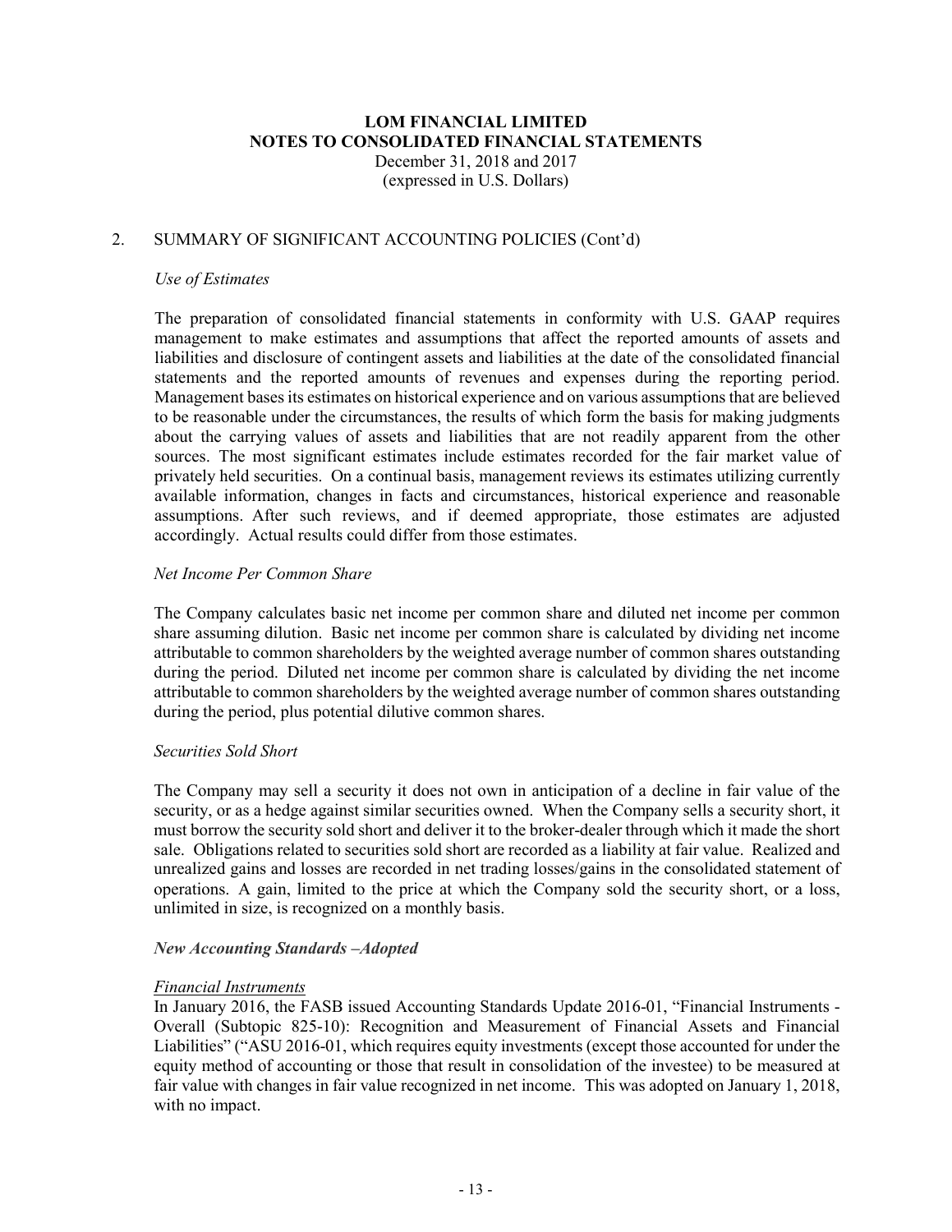# 2. SUMMARY OF SIGNIFICANT ACCOUNTING POLICIES (Cont'd)

#### *Revenue from Contracts with Customers*

The amount of revenue that the Company recognize is measured based on the consideration specified in contracts with customers. The Company recognize revenue when a performance obligation is satisfied over time as the services are performed or at a point in time depending on the nature of the services provided as further discussed below. Revenue recognition guidance related to contracts with customers excludes interest received on the company's cash and broker balances, income from equity investments, foreign exchange income, net trading gains, corporate finance income and administration and custody fees, to which we apply other applicable U.S. GAAP guidance.

For contracts with multiple performance obligations, or contracts that have been combined, the Company allocate the contracts' transaction price to each performance obligation using best estimate of the standalone selling price. Contractual fees are negotiated on a customer by customer basis and are representative of standalone selling price utilized for allocating revenue when there are multiple performance obligations.

Substantially all services are provided as a distinct series of daily performance obligations that the customer simultaneously benefits from as they are performed. Payments may be made to third party service providers and the expense is recognized gross when we control those services as we are deemed the principal.

Contract durations may vary from short to long term or may be open ended. Termination notice periods are in line with general market practice and typically do not include termination penalties. Therefore for substantially all revenues, the duration of the contract and the enforceable rights and obligations do not extend beyond the services that are performed daily or at the transaction level. In instances where we have substantive termination penalties, the duration of the contract may extend through the date of substantive termination penalties.

# Brokerage Fee, Net interest Income, Administration and Custody Revenue

Revenue from contracts with customers related to servicing fees is recognized over time as customers benefit from the custody, administration, accounting and other related asset services as they are performed. At contract inception, no revenue is estimated as the fees are dependent on assets under custody and administration and/or actual transactions which are susceptible to market factors outside of the Company's control. Therefore, revenue is recognized using a time-based output method as the customers benefit from the services over time and as the assets under custody or transactions are known or determinable during each reporting period based on contractual fee schedules. Payments made to third party service providers, such as sub-custodians, are generally recognized gross as the entity is deemed to be a principal in such arrangements.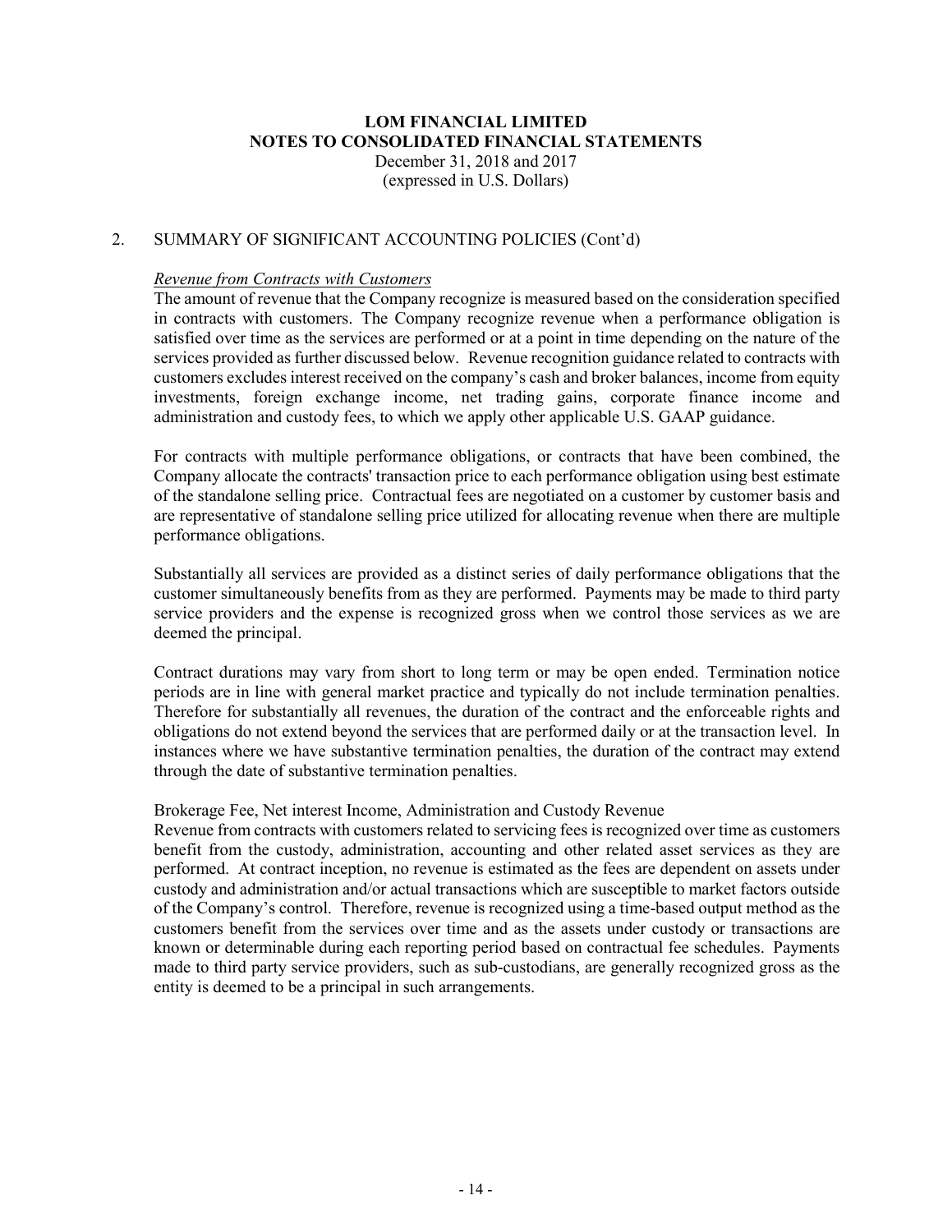# 2. SUMMARY OF SIGNIFICANT ACCOUNTING POLICIES (Cont'd)

#### *Revenue from Contracts with Customers (Cont'd)*

Trading services revenue includes revenue generated from providing access and use of electronic trading platforms and other trading and brokerage services. Electronic FX services are dependent on the volume of actual transactions initiated through the Company's electronic exchange platforms. Revenue is recognized over time using a time-based measure as access to, and use of, the electronic exchange platforms is made available to the customer and the activity is determinable. Revenue related to other trading and brokerage services is recognized when the customer obtains the benefit of such services which may be over time or at a point in time upon trade execution.

#### Management Fee

Revenue from contracts with customers related to management fee, is recognized over time as customers benefit from the services as they are performed. Substantially all investment management fees are determined by the value of assets under management. At contract inception, no revenue is estimated as the fees are dependent on assets under management which are susceptible to market factors outside of the Company's control.

Therefore, substantially all Investment Management services revenue is recognized using a timebased output method as the customers benefit from the services over time and as the assets under management are known or determinable during each reporting period based on contractual fee schedules.

#### Revenue by category

In Note 16, revenue is disaggregated by the two lines of business and by revenue stream for which the nature, amount, timing, and uncertainty of revenue and cash flows are affected by economic factors.

# Contract balances and contract costs

As of December 31, 2018, net receivables of \$559,434 (Note 8) included fees receivable, representing amounts billed or currently billable to or due from customers related to revenue from contracts with customers. As performance obligations are satisfied, we have an unconditional right to payment following which billing is generally performed monthly and therefore does not give rise to significant contract assets or liabilities.

No adjustments are made to the promised amount of consideration for the effects of a significant financing component as the period between when we transfer a promised service to a customer and when the customer pays for that service is expected to be one year or less.

#### *New Accounting Standards – Not yet Adopted*

#### *Leases*

In February 2016, the FASB issued ASU 2016-02, which is codified in ASC 842, amending the guidance on the classification, measurement and disclosure of leases for both lessors and lessees. The ASU requires lessees to recognize a right-of-use asset and an offsetting lease liability on the balance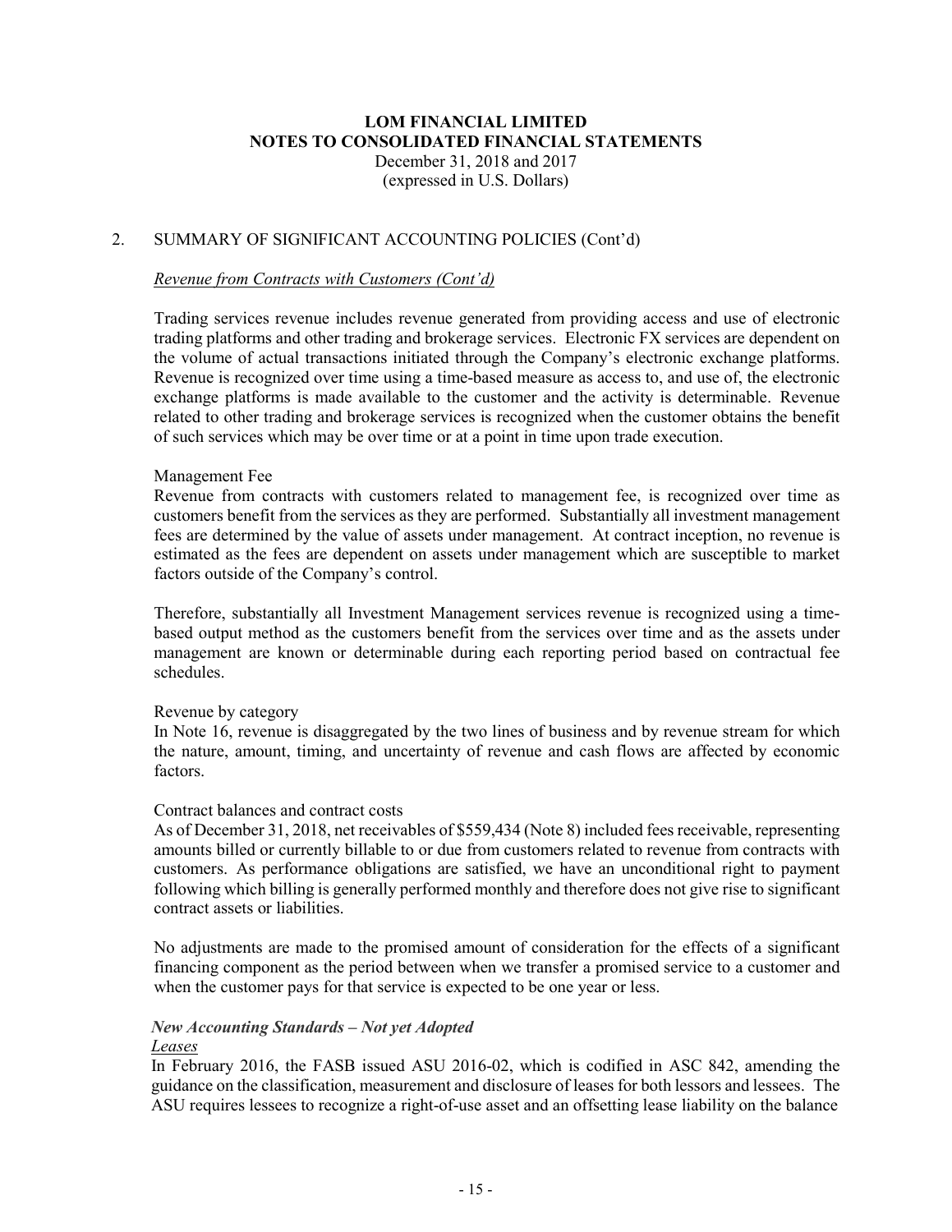# 2. SUMMARY OF SIGNIFICANT ACCOUNTING POLICIES (Cont'd)

#### *Leases (cont'd)*

sheet and to disclose qualitative and quantitative information about leasing arrangements. Subsequently, in July 2018, the FASB issued ASU 2018-10, which clarifies how to apply certain aspects of ASC 842. The amendments in the ASU address a number of issues in the new leases guidance, including (1) the rate implicit in the lease, (2) impairment of the net investment in the lease, (3) lessee reassessment of lease classification, (4) lessor reassessment of lease term and purchase options, (5) variable payments that depend on an index or rate, and (6) certain transition adjustments.

In July 2018, the FASB also issued ASU 2018-11, which adds a transition option for all entities and a practical expedient only for lessors to ASU 2016-02. The transition option, which we elected on adoption of the guidance, allows entities to choose not to apply the new leases standard in the comparative periods they present in their financial statements in the year of adoption. Under the transition option, entities can instead opt to continue to apply the legacy guidance in ASC 840— Leases, including its disclosure requirements, in the comparative periods presented in the year they adopt the new leases standard. This means that entities that elect this option will only provide annual disclosures for the comparative periods because ASC 840 does not require interim disclosures. Entities that elect this transition option will still be required to adopt the new leases standard using the modified retrospective transition method required by the standard, but they will recognize a cumulative-effect adjustment to the opening balance of retained earnings in the period of adoption rather than in the earliest period presented. The practical expedient provides lessors with an option to not separate the non-lease components from the associated lease components when certain criteria are met and requires them to account for the combined component in accordance with the revenue recognition standard in ASC 606 if the associated non-lease components are the predominant components.

The guidance is effective for interim and annual periods beginning after December 15, 2018. The Company is currently assessing the impact the adoption of ASU 2016-02 will have on future financial statements and related disclosures.

#### *Fair Value Measurement*

In August 2018, the FASB issued ASU 2018-13 for changes to the disclosure framework related to Topic 820 which amends the disclosure requirements for fair value measurement. The following disclosure requirements were removed from Topic 820: (i) amount of and reasons for transfers between Level 1 and Level 2 of the fair value hierarchy, (ii) policy for timing of transfers between levels, and (iii) valuation processes for Level 3 fair value measurements. The amendments clarify that the measurement uncertainty disclosure is to communicate information about the uncertainty in measurement as of the reporting date. The following disclosure requirements were added to Topic 820: (i) changes in unrealized gains and losses for the period included in other comprehensive income for recurring Level 3 fair value measurements held at the end of the reporting period; and (ii) range and weighted average of significant unobservable inputs used to develop Level 3 fair value measurements. For certain unobservable inputs, an entity may disclose other quantitative information (such as the median or arithmetic average) in lieu of the weighted average if the entity determines that other quantitative information would be a more reasonable and rational method to reflect the distribution of unobservable inputs used to develop Level 3 fair value measurements.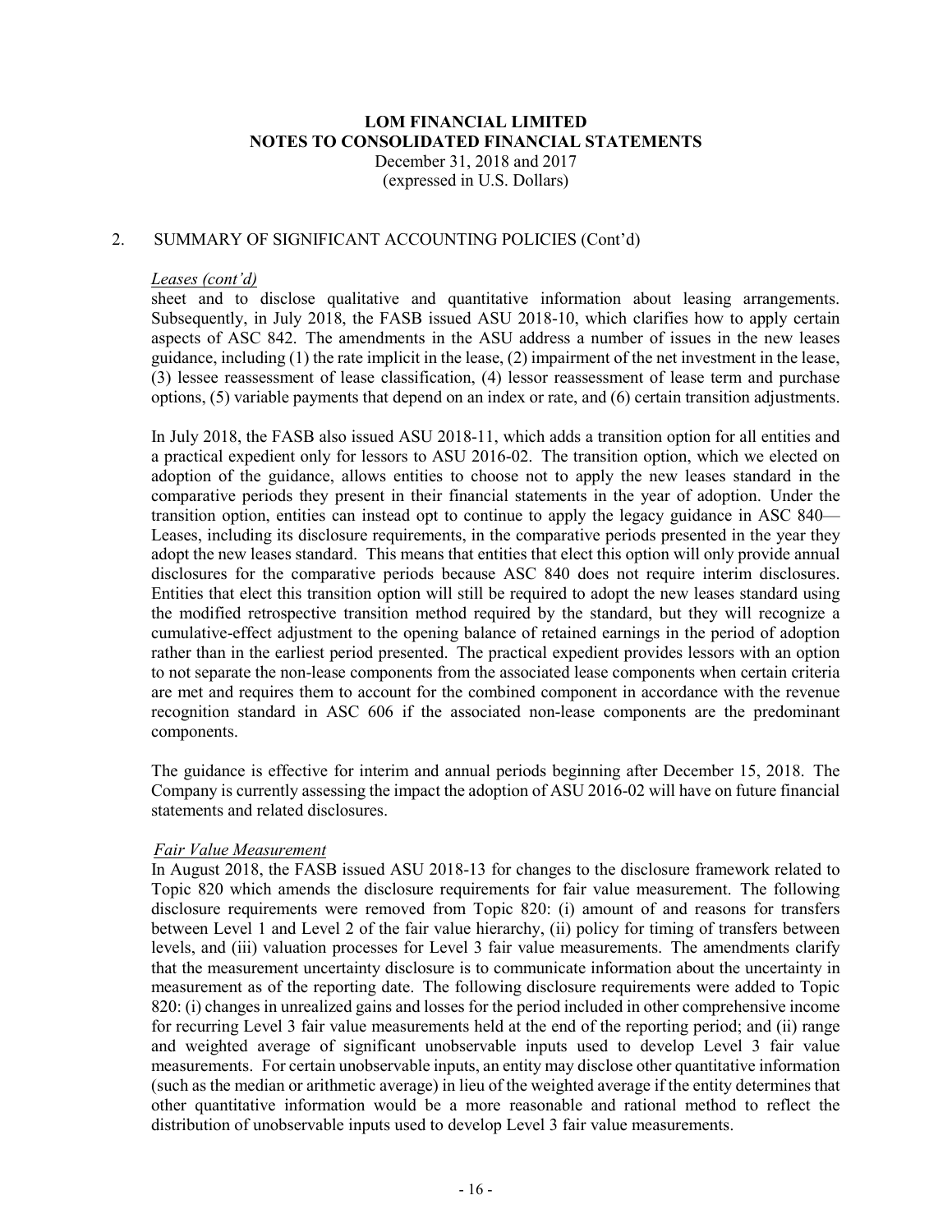# 2. SUMMARY OF SIGNIFICANT ACCOUNTING POLICIES (Cont'd)

#### *Fair Value Measurement (cont'd)*

The amendments in this Update are effective for all entities for fiscal years, and interim periods within those fiscal years, beginning after December 15, 2019. The amendments on changes in unrealized gains and losses, the range and weighted average of significant unobservable inputs used to develop Level 3 fair value measurements, and the narrative description of measurement uncertainty should be applied prospectively for only the most recent interim or annual period presented in the initial fiscal year of adoption. All other amendments should be applied retrospectively to all periods presented upon their effective date. Early adoption is permitted upon issuance of this Update. An entity is permitted to early adopt any removed or modified disclosures upon issuance of this Update and delay adoption of the additional disclosures until their effective date. The Company is currently assessing the impact the adoption of ASU 2016-02 will have on future financial statements and related disclosures.

# 3. SECURITIES OWNED AND FAIR VALUE MEASUREMENTS

# *Fair Value Measurements*

ASC 820 clarifies the definition of fair value, establishes a framework for measurement of fair value and expands disclosure about fair value measurements. Fair value is the price that would be received to sell an asset or paid to transfer a liability in an orderly transaction between market participants at the measurement date. ASC 820 applies to all financial instruments that are measured and reported on a fair value basis.

Where available, fair value is based on observable market prices or is derived from such prices. In instances where valuation models are applied, inputs are correlated to a market value, combinations of market values or the Company's proprietary data. The Company primarily uses the market approach.

#### *Market Approach*

The market approach uses prices and other pertinent information generated from market transactions involving identical or comparable assets or liabilities. Valuation techniques consistent with the market approach often use market multiples derived from a set of comparables or may include matrix pricing.

#### *Income Approach*

The income approach uses valuation techniques to convert future values e.g. cash flows, or earnings to a single discounted present amount. The measurement is based on the value indicated by current market expectations about those future amounts. Those valuation techniques include present value computations, option pricing models and a binomial model.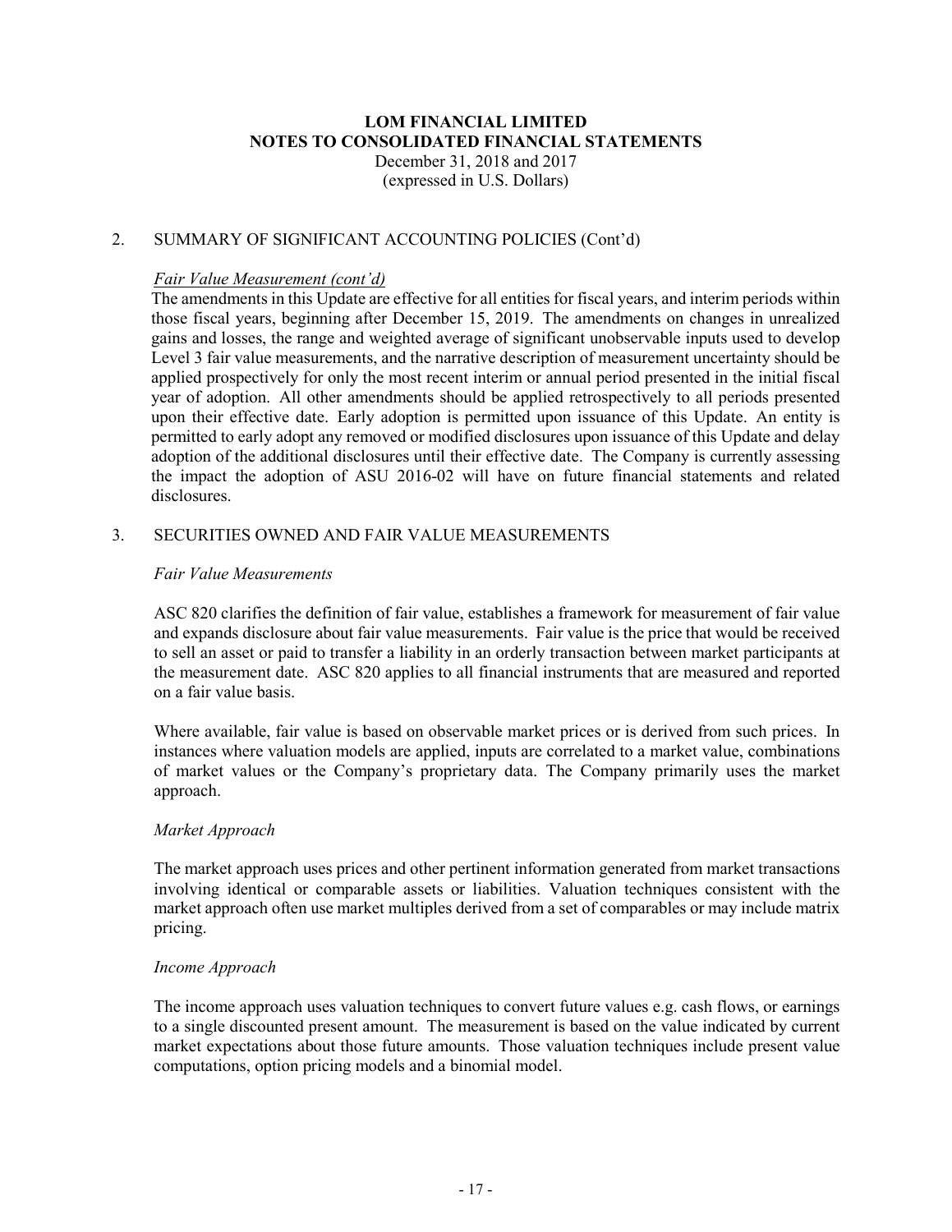# 3. SECURITIES OWNED AND FAIR VALUE MEASUREMENTS (Cont'd)

#### *Income Approach (cont'd)*

In following these approaches, the types of factors the Company may take into account in estimating fair value include: available current market data, including relevant and applicable market quotes, yields and multiples, quotations received from counterparties, brokers or dealers when considered reliable, subsequent rounds of financing, recapitalizations and other recent transactions in the same or similar instruments, restrictions on disposition, the entity's current or projected earnings and discounted cash flows, the market in which the entity does business, comparisons of financial ratios of peer companies that are public, merger and acquisition comparable and the principal market and enterprise values, among other factors. Based on these approaches, the Company will use certain assumptions that market participants would use in pricing the asset or liability, including assumptions about risk and/or the risks inherent in the inputs to the valuation technique. These inputs can be readily observable, market corroborated, or generally unobservable firm inputs. The Company aims to use valuation techniques that maximize the use of observable inputs and minimize the use of unobservable inputs. The Company uses valuation techniques it believes are most appropriate to estimate the fair value of its portfolio investments; however, considerable judgment is required in interpreting market data to develop the estimates of fair value. There are inherent limitations in any estimation technique.

For investments in publicly held securities that trade on exchanges, the Company generally uses the market approach, except when circumstances, in the estimation of the Company, warrant consideration of other data such as current market prices for similar securities in cases where current market data is not available or unreliable. Many of the stocks and warrants held are in small cap companies and are highly volatile with thinly traded daily volumes. Sudden sharp declines in the market value of such securities can result in very illiquid markets. Management and the directors have taken all of these factors into account, including the fact that some securities it holds are currently restricted as to sale, in arriving at their best estimate of the fair value of the securities.

The use of different assumptions and/or estimation methodologies may have a material effect on the estimated fair values. Accordingly, the estimates presented herein are not necessarily indicative of the amounts that could be realized in a current market exchange and there can be no assurance that the fair values for these investments will be fully realizable upon their ultimate disposition or reflective of future fair values. Because of the inherent uncertainty of valuation, the estimated fair values of certain privately held investments may differ significantly from values that would have been used had an observable market for the privately held investment existed, and the differences could be material.

Based on the inputs used in the valuation techniques described above, financial instruments are categorized according to the fair value hierarchy prescribed by ASC 820. The fair value hierarchy ranks the quality and reliability of the information used to determine fair values.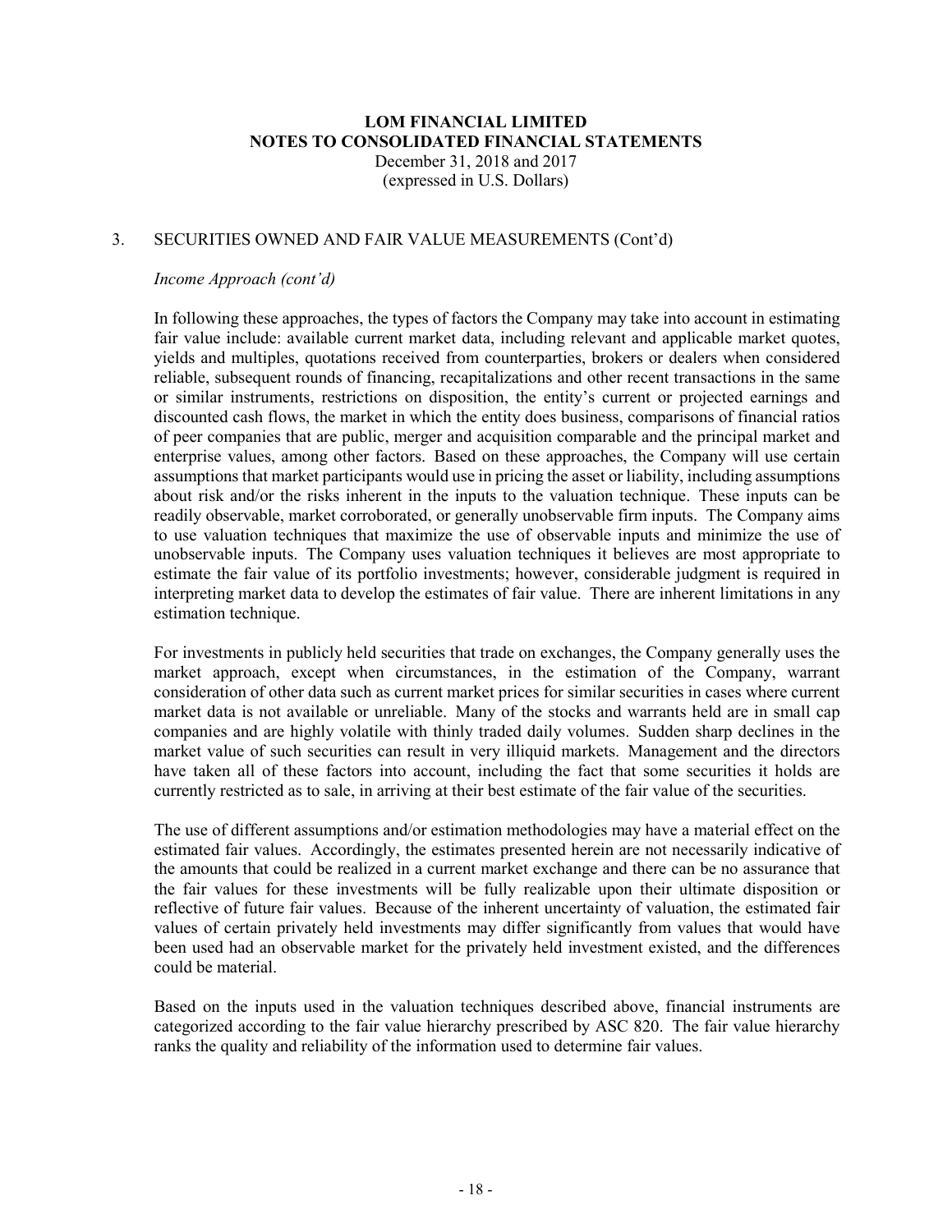# 3. SECURITIES OWNED AND FAIR VALUE MEASUREMENTS (Cont'd)

# *Income Approach (Cont'd)*

Financial assets carried at fair value are classified and disclosed in one of the following three categories:

- Level 1 Observable inputs that reflect quoted market prices are available in active markets for identical assets or liabilities as of the reporting date. The types of investments in Level 1 include listed equities and monetary gold.
- Level 2 Observable inputs, other than Level 1 prices, such as quoted prices in active markets for similar assets and liabilities, quoted prices for identical or similar assets and liabilities in markets that are not active, or other inputs that are observable or can be corroborated by observable market data. Investments in this category include less liquid and restricted equity securities and securities in markets for which there are few transactions (inactive markets).
- Level 3 Unobservable inputs that are supported by little or no market activity and that are significant to the fair value of the assets or liabilities. This includes certain pricing models, discounted cash flow methodologies and similar techniques that use significant unobservable inputs. Investments in this category include investments in private companies.

In certain cases, the inputs used to measure fair value may fall into different levels of the fair value hierarchy. In such cases, the assignment of the asset within the fair value hierarchy is based on the lowest level of input that is significant to the fair value measurement. The Company's assessment of the significance of a particular input to the fair value measurement in its entirety requires judgment, and considers factors specific to the asset.

When determination is made to classify a financial instrument within Level 3, the determination is based upon the lack of significance of the observable parameters to the overall fair value measurement. However, the fair value determination for Level 3 financial instruments may include observable components.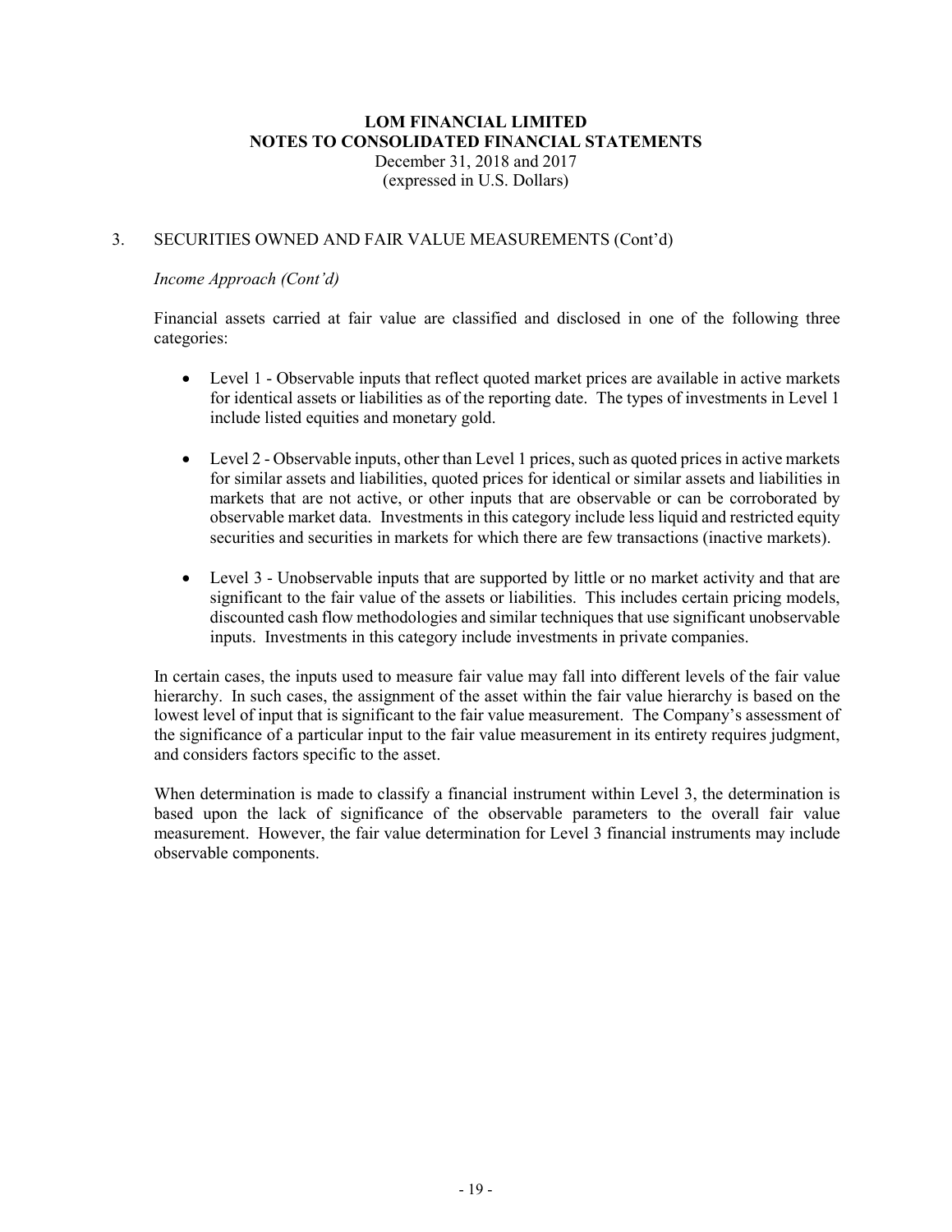# 3. SECURITIES OWNED AND FAIR VALUE MEASUREMENTS (Cont'd)

The following are the Company's major categories of assets measured at fair value on a recurring basis at December 31, 2018 and 2017, categorized by the ASC 820 fair value hierarchy:

|                                | Tall value ividasulelilellis at December 91, 2010. |    |         |    |           |    |           |
|--------------------------------|----------------------------------------------------|----|---------|----|-----------|----|-----------|
| Description                    | Level 1                                            |    | Level 2 |    | Level 3   |    | Total     |
| Assets:                        |                                                    |    |         |    |           |    |           |
| <b>Equity Securities:</b>      |                                                    |    |         |    |           |    |           |
| Investment exchange            | \$                                                 | \$ |         | \$ | 1,031,552 | \$ | 1,031,552 |
| Consumer staples               | 411,999                                            |    |         |    |           |    | 411,999   |
| Energy                         |                                                    |    | 36,316  |    | 117,306   |    | 153,622   |
| Media                          |                                                    |    |         |    | 2,520,445 |    | 2,520,445 |
| Mining                         | 23                                                 |    | 92,869  |    | 177,132   |    | 270,024   |
| Other                          | 6,186                                              |    | 61,938  |    | 84,165    |    | 152,289   |
| <b>Total Equity Securities</b> | 418,208                                            |    | 191,123 |    | 3,930,600 |    | 4,539,931 |
| Commodities:                   |                                                    |    |         |    |           |    |           |
| Gold                           | 113,769                                            |    |         |    |           |    | 113,769   |
| <b>Total Assets</b>            | \$<br>531,977                                      | \$ | 191,123 | \$ | 3,930,600 | \$ | 4,653,700 |
|                                |                                                    |    |         |    |           |    |           |
| Liabilities:                   |                                                    |    |         |    |           |    |           |
| Mutual funds                   | \$                                                 | \$ |         |    |           | \$ | 94,789    |
|                                | 2,032                                              |    |         |    |           |    | 2,032     |
| <b>Total Liabilities</b>       | \$<br>2,032                                        | \$ | 94,789  | \$ |           | \$ | 96,821    |
| Gold                           |                                                    |    | 94,789  | \$ |           |    |           |

Fair Value Measurements at December 31, 2018: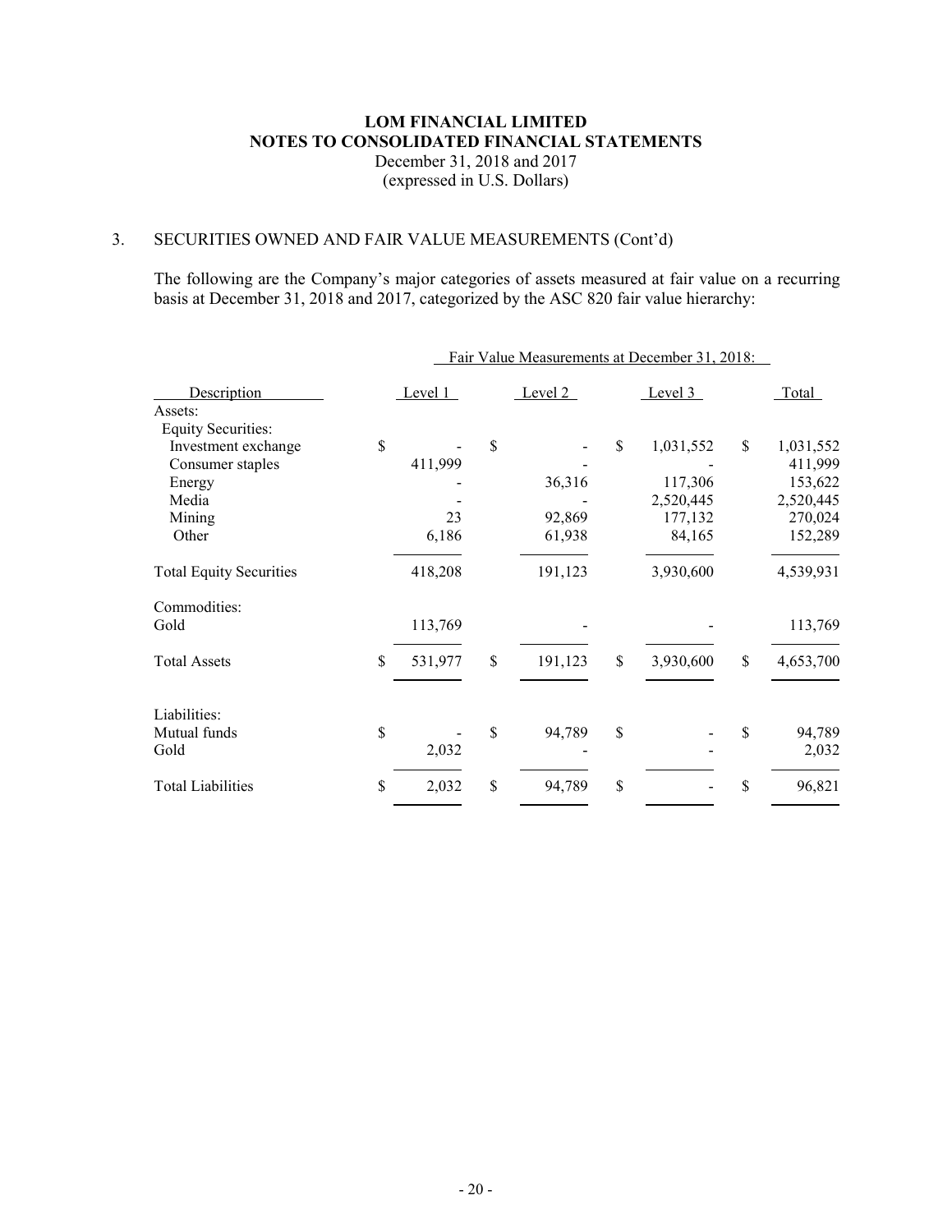# 3. SECURITIES OWNED AND FAIR VALUE MEASUREMENTS (Cont'd)

|                                | Fair Value Measurements at December 31, 2017: |         |    |         |    |           |    |           |
|--------------------------------|-----------------------------------------------|---------|----|---------|----|-----------|----|-----------|
| Description<br>Assets:         |                                               | Level 1 |    | Level 2 |    | Level 3   |    | Total     |
| <b>Equity Securities:</b>      |                                               |         |    |         |    |           |    |           |
| Investment exchange            | \$                                            |         | \$ |         | \$ | 811,404   | \$ | 811,404   |
| Media                          |                                               |         |    |         |    | 2,279,689 |    | 2,279,689 |
| Mining                         |                                               | 34,801  |    | 172,374 |    | 191,994   |    | 399,169   |
| Other                          |                                               | 13,957  |    | 9,915   |    | 23,426    |    | 47,298    |
| <b>Total Equity Securities</b> |                                               | 48,758  |    | 182,289 |    | 3,306,513 |    | 3,537,560 |
| Commodities:                   |                                               |         |    |         |    |           |    |           |
| Gold                           |                                               | 606,123 |    |         |    |           |    | 606,123   |
| <b>Total Assets</b>            | \$                                            | 654,881 | \$ | 182,289 | \$ | 3,306,513 | \$ | 4,143,683 |
| Liabilities:                   |                                               |         |    |         |    |           |    |           |
| Commodities:                   |                                               |         |    |         |    |           |    |           |
| Gold                           | \$                                            | 12,089  | \$ |         | \$ |           | \$ | 12,089    |
| <b>Total Liabilities</b>       | \$                                            | 12,089  | \$ |         | \$ |           | \$ | 12,089    |

The following is a reconciliation of the beginning and ending balances for the Company's assets measured at fair value on a recurring basis using significant unobservable inputs (Level 3) during the year ended December 31, 2018 and 2017:

|     | 2018      |   | 2017      |
|-----|-----------|---|-----------|
|     |           |   |           |
| \$. | 3,306,513 | S | 2,885,246 |
|     |           |   | (35,702)  |
|     | 106,669   |   |           |
|     | 517,418   |   | 456,969   |
| S   | 3,930,600 |   | 3,306,513 |
| S   | 517,418   |   | 456,969   |
|     |           |   |           |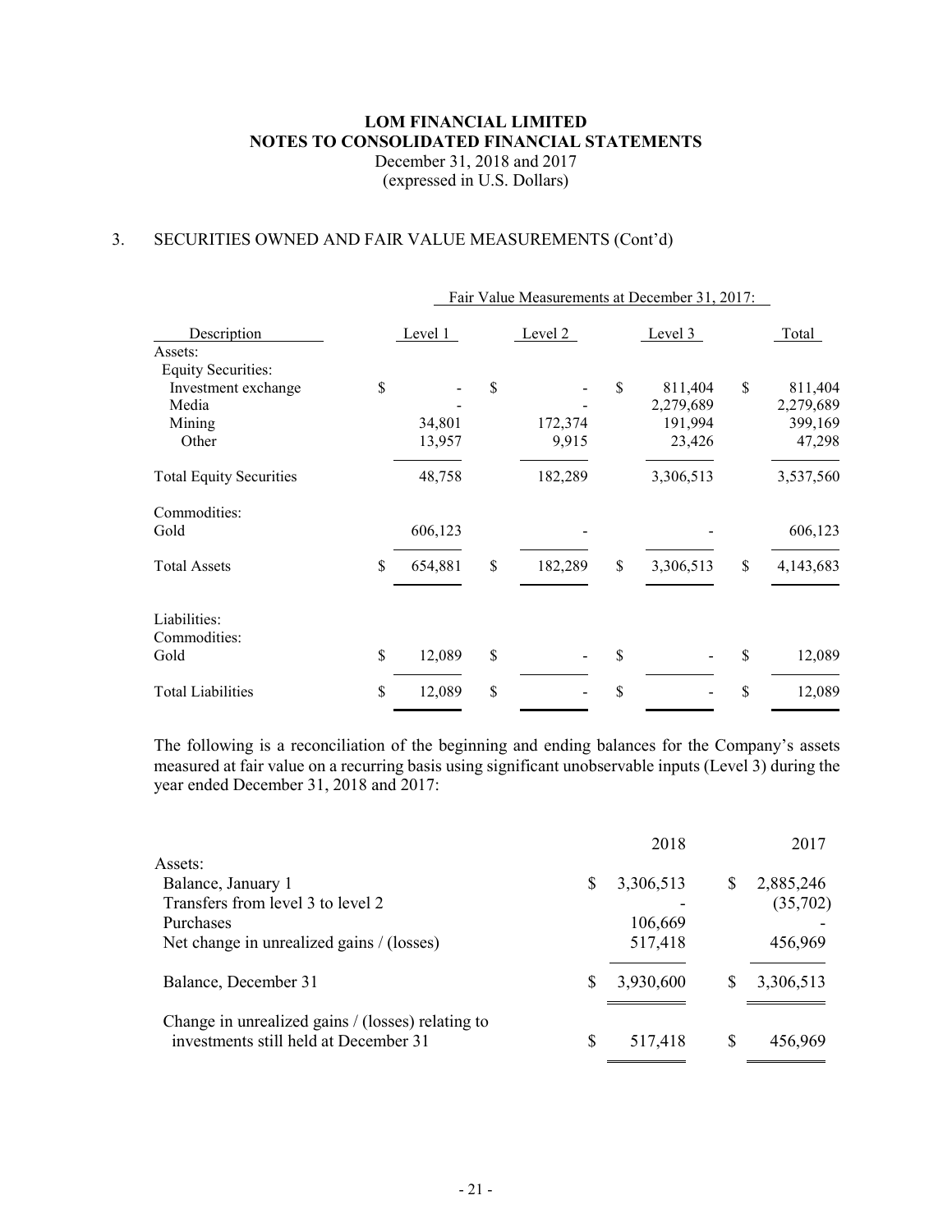# 3. SECURITIES OWNED AND FAIR VALUE MEASUREMENTS (Cont'd)

The Company has obtained independent valuations to estimate the fair value of three investments held in privately held securities. For purposes of valuing privately held securities, fair value is defined as the amount at which a minority common stock interest in a privately held enterprise could be bought or sold in a current transaction between unrelated willing parties, that is, other than in a forced or liquidation sale. The methodology used in determining fair value uses a variety of factors giving each factor a weighting. When evidence supports a change to the carrying value from the transaction price, adjustments will be made to reflect expected exit values in the investment's principal market under current market conditions.

The media company's valuation is determined by a combination of a single period capitalization method for the property rental segment of the business and a net asset value method for the remainder of the business. At December 31, 2018, the fair value of the Company's investment was determined to be \$2,520,445 (2017 - \$2,279,689).

The holding in the investment exchange is valued at \$1,031,552 as of December 31, 2018 (2017 - \$811,404). The shares of the exchanges shares are not traded in an active market and management has estimated the fair value by using combination of weightings including the market approach and the income approach. Market approach valuation techniques used included the guideline public company transaction method, guideline own company stock transaction method and guideline public company comparable method and own stock transactions. The income approach method utilized the discounted cash flow method.

The mining valuation is calculated by using the market approach, which was determined by using the guideline own company stock transaction method. At December 31, 2018, the fair value of the Company's investment was determined to be \$177,132 (2017 - \$191,994).

Ongoing reviews are conducted by the Company's management on all privately held securities based on an assessment of the underlying investments from the inception date through the most recent valuation date.

#### *Derivatives*

As of December 31, 2018, the Company was short 2 derivative futures contracts (2017 – 13 contracts) consisting of short gold mini futures which would have been used as hedges against quantities of physical gold held in inventory by the Company. These derivatives are traded on recognized commodity exchanges and the Company executes the trades through a broker on a net margin basis, each contract representing 32.15 fine troy ounces of gold. As of December 31, 2018, the underlying notional value of the short contracts was \$82,388 (2017 - \$547,222) compared to a cost of \$80,356 (2017 - \$536,439) resulting in an unrealized loss of \$2,032 (2017 - \$10,783). Because the contracts are executed on a net margin basis, the Company recorded only the unrealized gain/loss in the financial statements.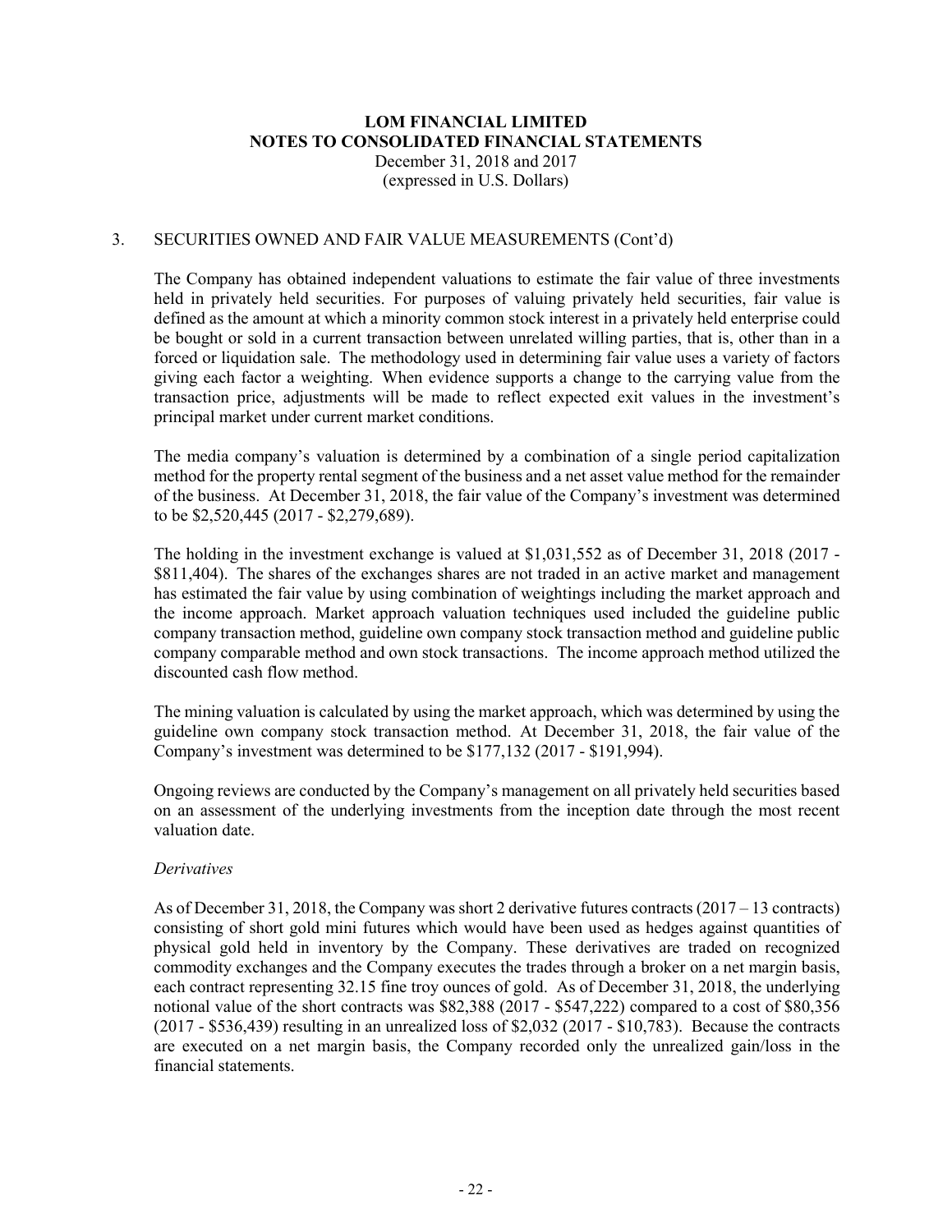## 3. SECURITIES OWNED AND FAIR VALUE MEASUREMENTS (Cont'd)

At December 31, 2018, the volume of the Company's derivative activities based on their notional amounts and number of contracts, categorized by primary underlying risk, are as follows:

| Primary Underlying Risk        | Underlying           | Number       |
|--------------------------------|----------------------|--------------|
| <b>Commodities</b>             | Contract Size        | of Contracts |
|                                | 32.15 ounces of Fine |              |
| <b>Short Gold Mini Futures</b> | Trov Gold            | 297          |

During the year ended December 31, 2018, the Company recorded gains of \$47,200 (2017 – \$3,022) from derivative trades, hedging its physical gold held for resale to customers.

# 4. EQUITY INVESTMENT IN AFFILIATE

|           | 2018                            | 2017 |
|-----------|---------------------------------|------|
| Affiliate | $\frac{1,271,440}{8}$ 1,790,862 |      |

The Company owns 127,750 (35.29%) (2017 - 127,750 (39.92%)) ordinary shares of an affiliate, which is accounted for under the equity method. The Company also engages in certain transactions with this affiliate (See Note 8).

The affiliate provides management services through its wholly owned subsidiaries. The Company's share of the net income of this company for the year ended December 31, 2018 was \$199,171 (2017 – \$125,857). The Company received a dividend in 2018 of \$718,593 (2017 - \$Nil) which was recorded as a reduction in the carrying value of the investment on the consolidated balance sheet.

Components of net change in investments recorded under the equity method:

|                                  |    | 2018                  |   | 2017      |
|----------------------------------|----|-----------------------|---|-----------|
| Opening balance, January 1       | \$ | 1,790,862             | S | 1,665,005 |
| Net income<br>Dividends received |    | 199,171<br>(718, 593) |   | 125,857   |
| Net change                       |    | (519, 422)            |   | 125,857   |
| Closing balance, December 31     | S  | 1,271,440             |   | 1,790,862 |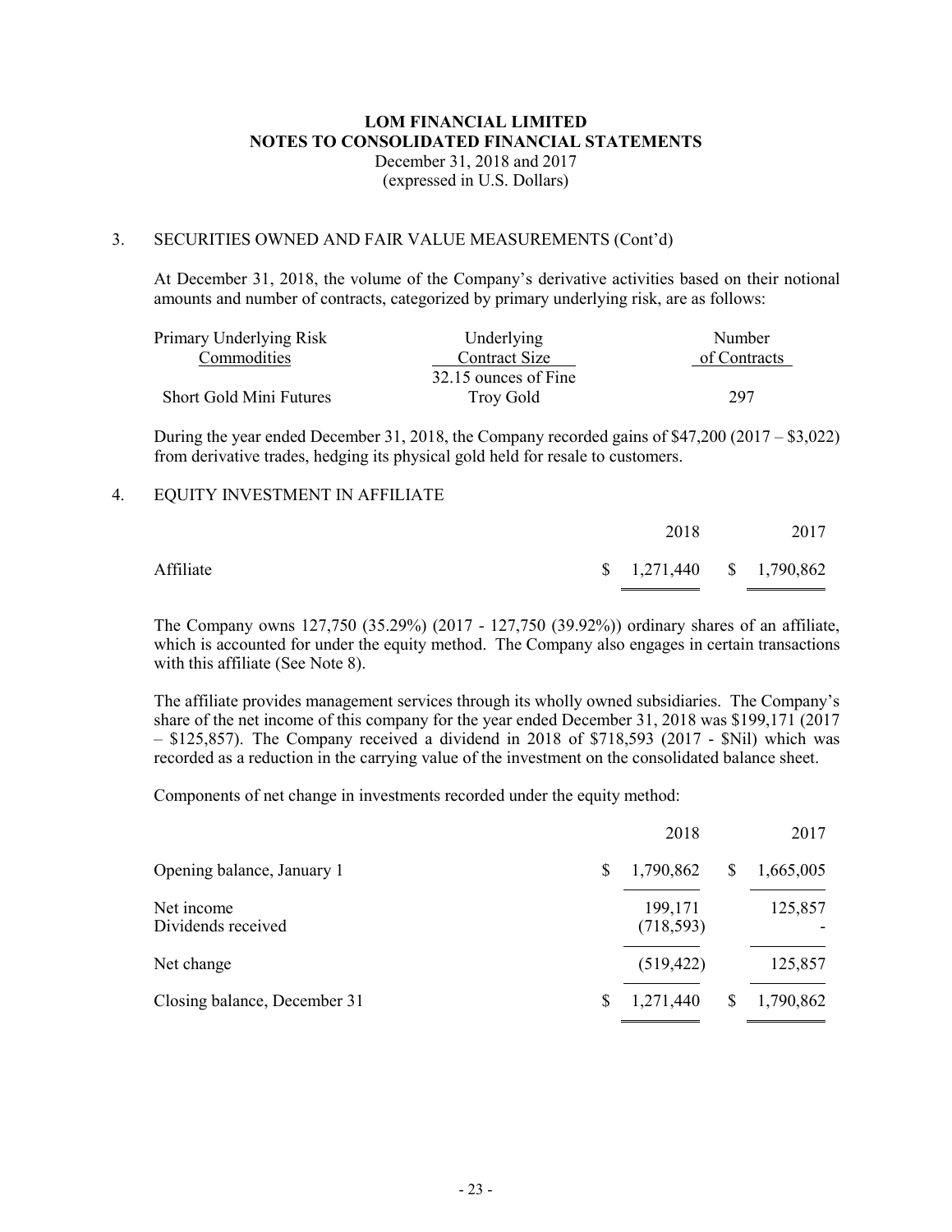# **LOM FINANCIAL LIMITED NOTES TO CONSOLIDATED FINANCIAL STATEMENTS**

December 31, 2018 and 2017 (expressed in U.S. Dollars)

# 5. PROPERTY AND EQUIPMENT

Property and equipment consists of the following:

|                                |                  | Accumulated       |              | Net Carrying |
|--------------------------------|------------------|-------------------|--------------|--------------|
| 2018                           | Cost             | Depreciation      |              | Value        |
| <b>Buildings</b>               | \$<br>10,470,898 | \$<br>(4,168,474) | \$           | 6,302,424    |
| Freehold land                  | 2,008,192        |                   |              | 2,008,192    |
| Computer hardware and software | 1,081,838        | (928, 971)        |              | 152,867      |
| Fixtures and fittings          | 532,855          | (487, 672)        |              | 45,183       |
| Leasehold improvements         | 352,809          | (255, 801)        |              | 97,008       |
| Equipment                      | 346,521          | (213,060)         |              | 133,461      |
|                                | \$<br>14,793,113 | \$<br>(6,053,978) | \$           | 8,739,135    |
|                                |                  | Accumulated       |              | Net Carrying |
| 2017                           | Cost             | Depreciation      |              | Value        |
| <b>Buildings</b>               | \$<br>10,470,898 | \$<br>(3,906,714) | $\mathbb{S}$ | 6,564,184    |
| Freehold land                  | 2,008,192        |                   |              | 2,008,192    |
| Computer hardware and software | 1,020,221        | (860, 045)        |              | 160,176      |
| Fixtures and fittings          | 530,437          | (469, 389)        |              | 61,048       |
| Leasehold improvements         | 328,920          | (236, 534)        |              | 92,386       |
| Equipment                      | 413,365          | (262, 392)        |              | 150,973      |
|                                |                  |                   |              |              |
|                                | \$<br>14,772,033 | \$<br>(5,735,074) | \$           | 9,036,959    |

During the year ended December 31, 2018, the Company disposed of property and equipment to the value of \$78,253 (2017 - \$987,095) with accumulated depreciation of \$78,253 (2017 - 985,921) realizing a loss of \$Nil (2017 - \$748).

# 6. SHARE CAPITAL AND ADDITIONAL PAID-IN CAPITAL

The Board of Directors authorized the Company in 2018 to purchase up to 200,000 of its own shares from existing shareholders at no fixed price per share and that the shares repurchased be retired. Such repurchase is subject to appropriate market conditions and repurchases will only be made in the best interest of the Company. During the year, the Company repurchased 57,600 (2017 – 52,000) shares in the open market at an average price of \$2.53 (2017 - \$2.50) per share, for cash. These shares were immediately retired upon repurchase.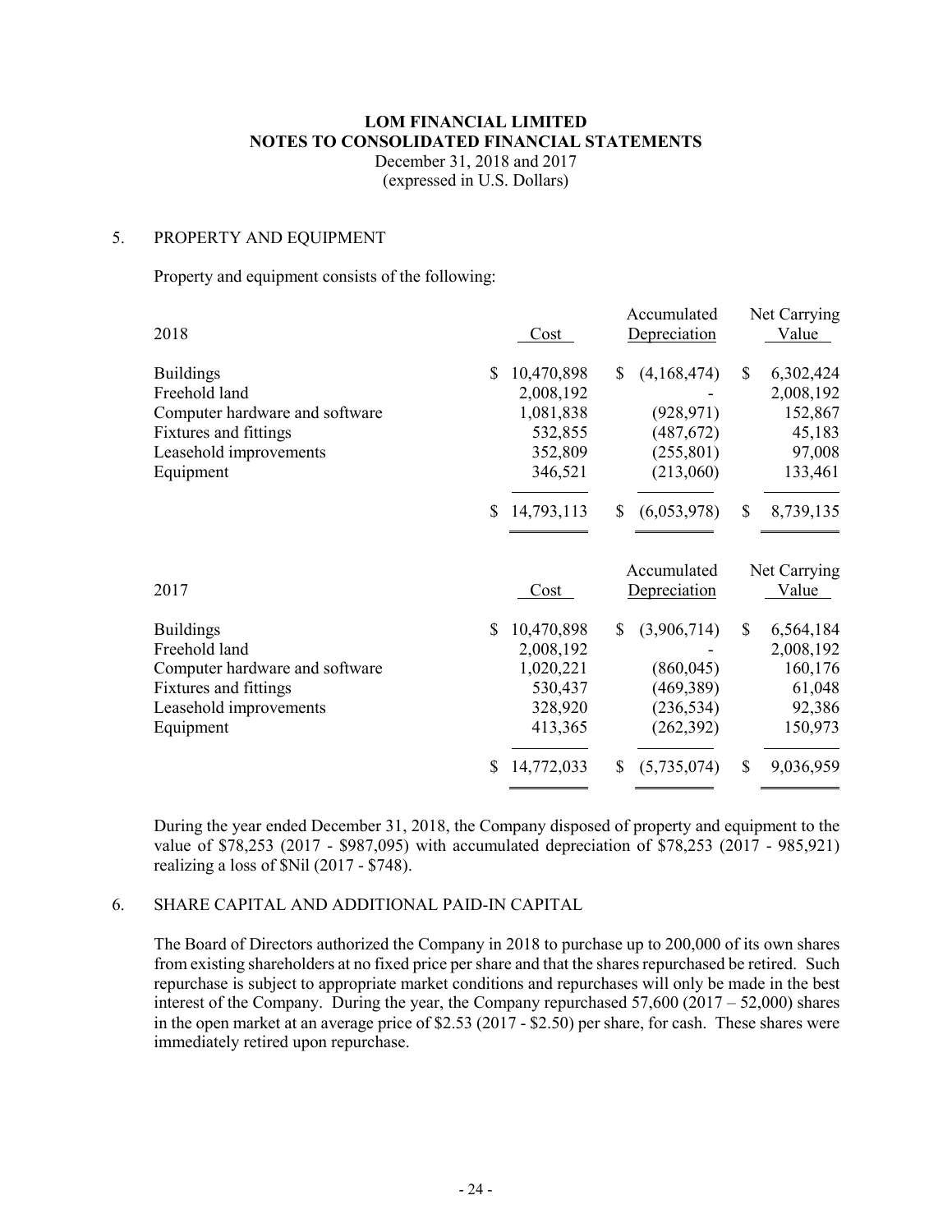#### **LOM FINANCIAL LIMITED NOTES TO CONSOLIDATED FINANCIAL STATEMENTS** December 31, 2018 and 2017

(expressed in U.S. Dollars)

# 7. ASSETS UNDER MANAGEMENT

Cash, securities and properties held in the Company's role as custodian for customers are not included in the consolidated balance sheet as they are not the property of the Company. The Company is licensed by the Bermuda Monetary Authority under the Investment Business Act of 2003 and approved to hold client assets. The assets under management include LOM's investments, the LOM Sponsored Funds and the clients' investments which are included in the LOM Sponsored Funds. The fair value of assets under management as of December 31, 2018 is approximately \$954 million (2017 - \$870 million).

# 8. RELATED PARTY TRANSACTIONS

During the year, the Company earned broking fee revenue from accounts in which related parties have an interest of \$152,430 (2017 - \$94,514). The Company also paid interest of \$15,761 (2017 -\$21,810) and received interest of \$348,454 (2017 - \$179,034) from these same accounts.

During the year, the Company had transactions with shareholders who are also directors and employees of the Company. These transactions consisted of commission expenses of \$1,862,836 (2017 - \$1,145,589).

During the year, the Company earned rent and service charge income from related parties of \$310,119 (2017 - \$316,478). In addition, the Company also earned \$65,531 (2017 - \$122,920) for information technology services, recorded in other income, of which \$16,625 (2017 - \$30,750) is still outstanding at year end. During the year, the Company paid \$43,997 (2017 - \$42,879) for corporate services, recorded in professional fees, provided by St Georges Services Limited. However, \$11,413 (2017 – \$9,691) of this amount, related to payments for annual government fees.

During the year, the Company earned management and performance fees of \$2,308,012 (2017 - \$2,128,605) from the LOM Sponsored Funds, of which \$559,434 (2017 - \$614,481) was included in accounts receivable at year end. The Company is also the custodian for the LOM Sponsored Funds and received a custodial fee, recorded in administrative and custody fees, of \$53,969 (2017 - \$51,161) for these services, of which \$13,938 (2017 - \$13,353) was included in accounts receivable at year end. The Company also earned director fees of \$60,000 (2017 - \$60,000) from the LOM Sponsored Funds.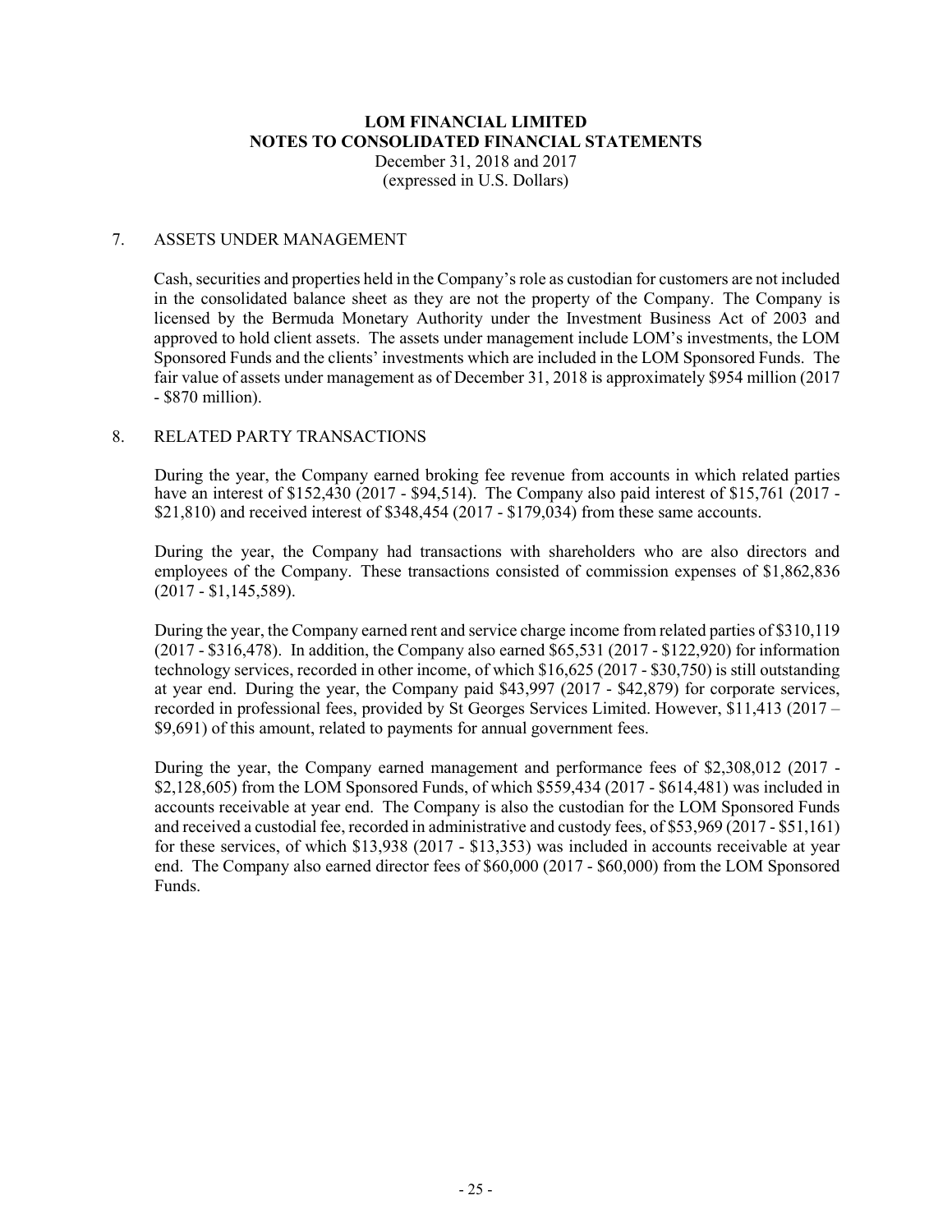# 9. OFF-BALANCE SHEET AND OTHER RISKS

In the normal course of trading, the Company is party to certain financial instruments with off-balance sheet risk, where the risk of potential loss due to changes in the market ("market risk") or failure of the other party to the transaction to perform (credit risk) exceeds the related amounts recorded. The Company attempts to manage these risks on an aggregate basis along with the risks associated with its investing activities as part of its overall risk management policies. Refer to Note 13 for client related off-balance sheet risks.

# *Credit Risk*

The Company is potentially subject to credit risk associated with its cash and cash equivalents and securities owned. The Company's credit risk is equal to the replacement cost at the then-estimated fair value of the instrument, less recoveries. As the Company places its cash and cash equivalents and securities with major international and local financial institutions, management believes that the risk of incurring losses on these financial instruments is remote and that losses, if any, would not be material.

# *Liquidity Risk*

The Company is potentially subject to liquidity risk on some of its non-marketable or illiquid securities owned. As a result, the Company may be unable to realize the full fair value of these securities since it may not be able to liquidate its positions in a timely manner.

#### *Market Risk*

The Company is subject to market risk on its securities owned. As a result of changes in market conditions, the values of these financial instruments will fluctuate.

#### *Currency Risk*

From time to time, the Company holds positions that are exposed to changes in foreign exchange rates (currency risk) whose gains or losses may exceed the related amounts recorded. The fair value may change based on the fluctuations in the value of these underlying currencies.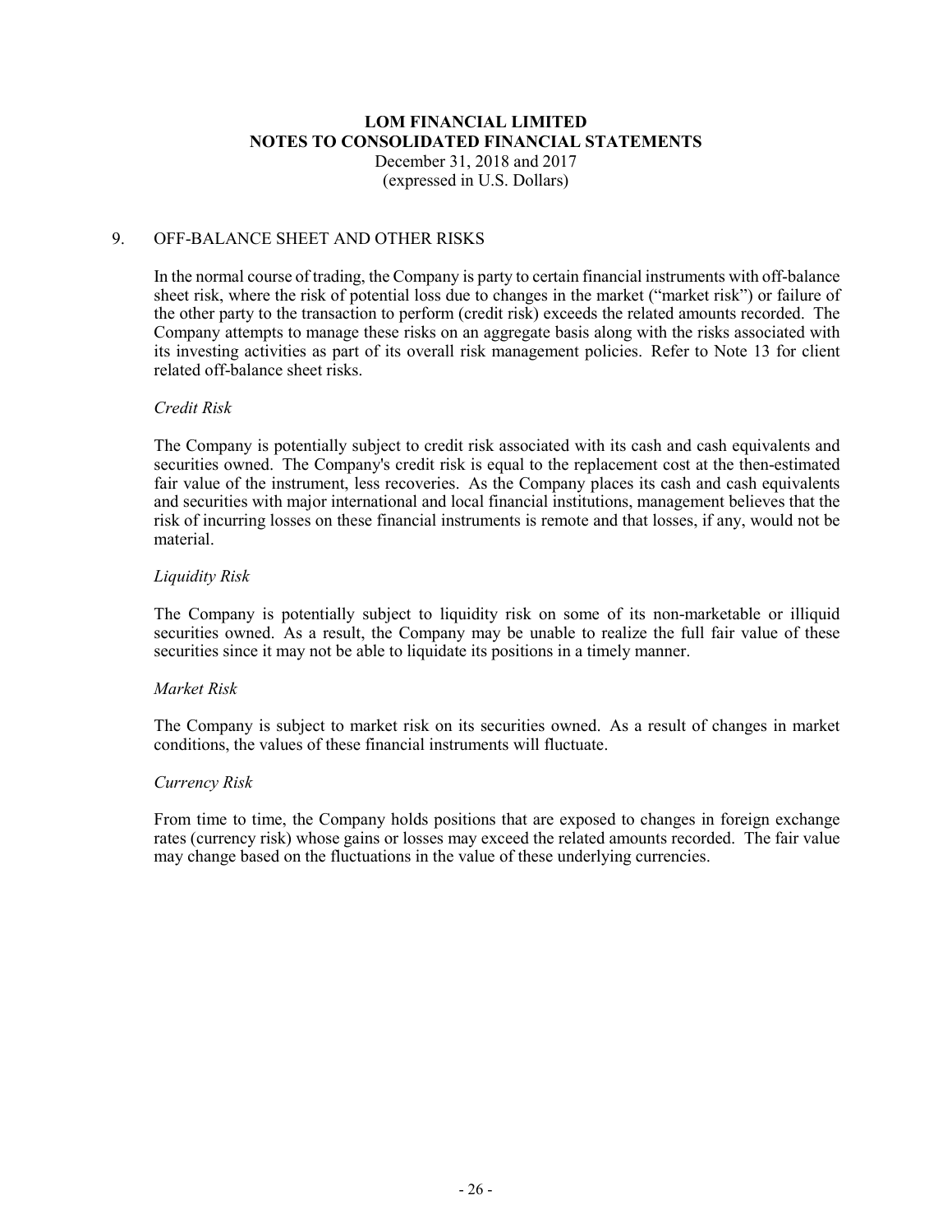# **LOM FINANCIAL LIMITED NOTES TO CONSOLIDATED FINANCIAL STATEMENTS** December 31, 2018 and 2017

(expressed in U.S. Dollars)

#### 10. BANK LOAN

This loan with FirstCaribbean International Bank (Bahamas) Limited was to assist in the purchase of an office building in The Bahamas. The initial loan of \$900,000 USD carries an interest rate of USD 3Month Libor plus 4.50%. The loan is to be amortized over 10 years but repayable in a term of 5 years with quarterly repayments of \$22,500 plus interest and a balloon payment of \$450,000 due at maturity plus any other outstanding amounts owing, Total interest expense in relation to the bank loan was \$58,186 for the year ended December 31, 2018 (2017 - \$Nil).

The bank loan is secured by a registered First Demand Mortgage over the property located at #3 Pineapple Grove, Old Fort Bay, Nassau, Bahamas

# 11. FUTURE LEASE PAYMENTS

The Company leases office space under operating leases for certain of its operations. Future annual minimum lease payments (excluding real estate taxes and maintenance costs) are as follows:

|   | Amount  |
|---|---------|
| S | 147,256 |
|   | 56,393  |
|   | 58,084  |
|   | 59,827  |
|   |         |
| S | 321,560 |
|   |         |

Operating lease rent expense (including real estate taxes and maintenance costs) were \$174,368  $(2017 - $127,184)$ .

#### 12. INCOME TAXES

The Company accounts for income taxes in accordance with ASC 740 "Income Taxes" ("ASC 740"). ASC 740 clarifies the accounting for uncertainty in income taxes recognized in financial statements and requires the impact of a tax position to be recognized in the financial statements if that position is more likely than not of being sustained by the taxing authority. ASC 740 also provides guidance on de-recognition, classification, interest and penalties, accounting in interim periods, disclosure and transition.

The Company is not subject to, and does not anticipate becoming subject to, income taxes in any jurisdiction in which it currently operates, other than in the United Kingdom and the Philippines. LOM (UK) Limited and Global Admin Inc. are subject to income taxes. The Company has assessed and concluded that, no uncertain tax positions were required to be recorded, and the Company has not recognized any penalties, interest or any tax effect related to uncertain tax positions.

A reconciliation of the statutory income tax rates applied to the Company's net income from LOM (UK) Limited for the years ended December 31, 2018 and 2017 is as follows: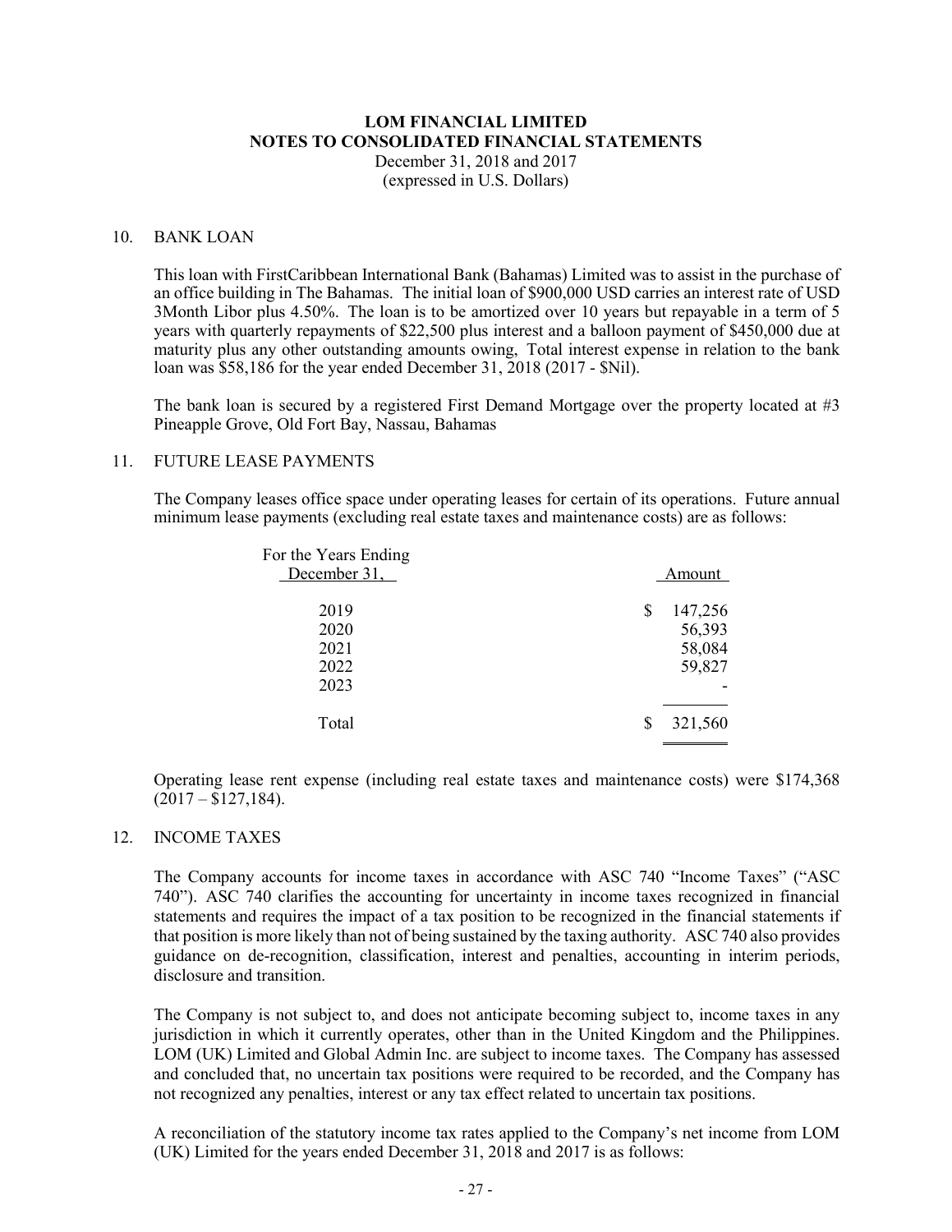# **LOM FINANCIAL LIMITED NOTES TO CONSOLIDATED FINANCIAL STATEMENTS**

December 31, 2018 and 2017

(expressed in U.S. Dollars)

# 12. INCOME TAXES (Cont'd)

Provision for income taxes consist of the following:

|                                                                                             |   | 2018     | 2017      |
|---------------------------------------------------------------------------------------------|---|----------|-----------|
| Income tax benefit for foreign operations at statutory<br>rate in effect of 19% (2017: 19%) | S | 6,969    | 23,403    |
| Depreciation in excess of capital allowances                                                |   |          | 5,551     |
| Non deductible expenses                                                                     |   | 87       |           |
| Capital allowance in excess of depreciation                                                 |   | (3, 446) |           |
| Unutilized tax losses carried forward                                                       |   | (3,610)  | (28, 954) |
|                                                                                             |   | 6,969    | 23,403    |
| Current tax charge for the year                                                             | S |          |           |
|                                                                                             |   |          |           |

LOM (UK) Limited, has a deferred tax asset of approximately \$88,378 (2017 – \$84,272), arising predominantly from availability of net operating losses to be deducted from future taxable income. The asset has not been recognized and a full valuation allowance is provided for as there is no certainty that sufficient income will arise in future accounting periods.

# 13. COMMITMENTS, CONTINGENCIES AND OFF-BALANCE SHEET RISK

# *Client Activities*

In the normal course of business, the Company's client activities include execution, settlement, and financing of various client securities and commodities transactions. These activities may expose the Company to off-balance sheet risk in the event the client is unable to fulfill its contractual obligations and the Company has to sell the financial instrument underlying the contract at a loss. The Company attempts to mitigate this risk by adhering to strict policies requiring client acceptance procedures prior to the execution of any transactions.

The Company's client securities activities' are transacted on either a cash or margin basis. In margin transactions, the Company extends credit to the client collateralized by cash and securities in the client's account. The Company seeks to control the risks associated with its client activities by requiring clients to maintain margin collateral in compliance with various regulatory, exchange, and internal guidelines. The Company monitors required margin levels daily and, pursuant to such guidelines, requires the clients to deposit additional collateral or reduce positions when necessary. Such transactions may expose the Company to significant off-balance sheet risk in the event the margin is not sufficient to fully cover losses which clients may incur. In the event the client fails to satisfy its obligations, the Company may be required to purchase or sell the collateral at prevailing market prices in order to fulfill the client's obligations.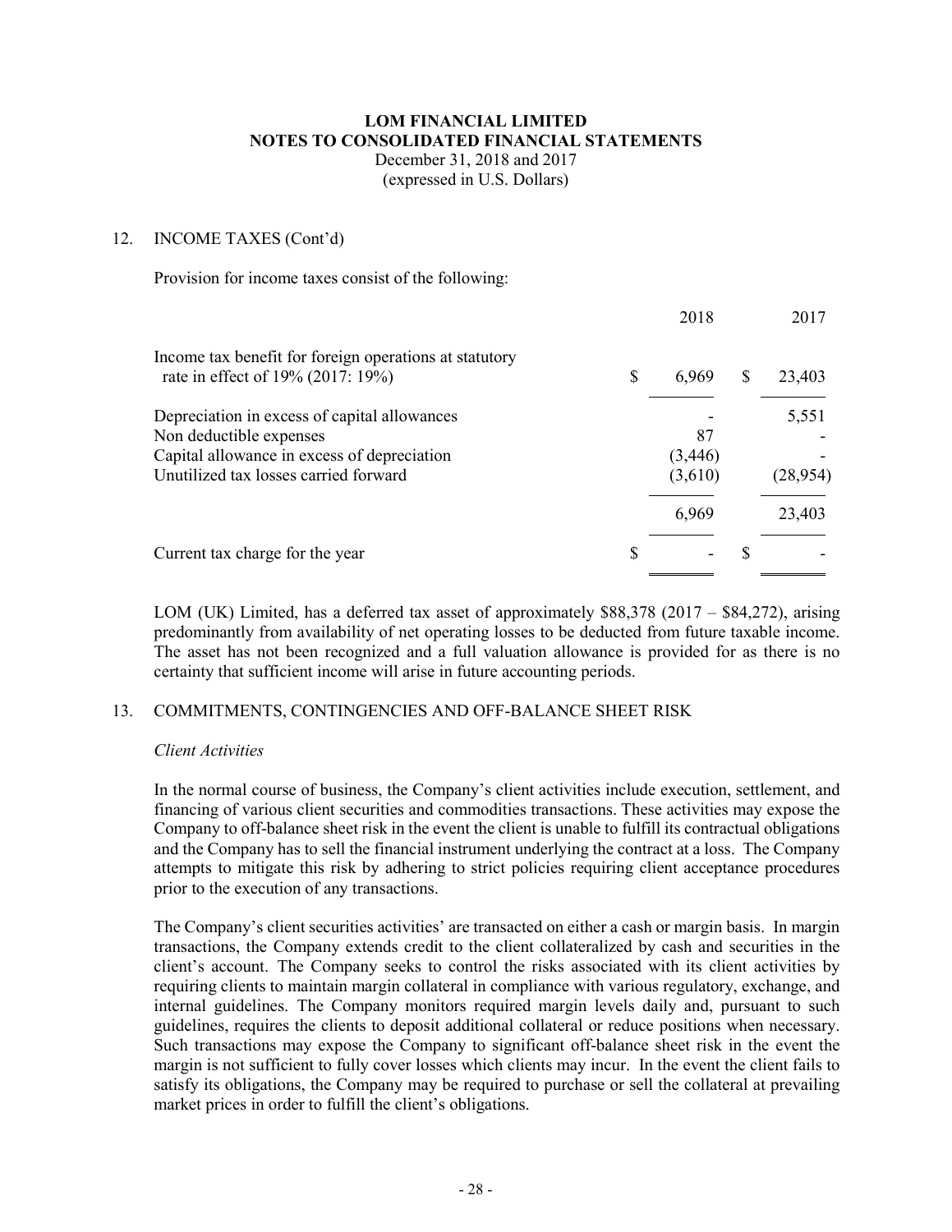# 13. COMMITMENTS, CONTINGENCIES AND OFF-BALANCE SHEET RISK (Cont'd)

# *Client Activities (cont'd)*

The Company records client transactions on a transaction date basis, which is generally the day of the trade. The Company is therefore exposed to risk of loss on these transactions in the event of the client's or broker's inability to meet the terms of their contracts in which case the Company may have to purchase or sell financial instruments at prevailing market prices.

#### *Counterparty Risk*

In the event counterparties to the transactions do not fulfill their obligations, the Company may be exposed to significant credit risk to the extent such obligations are unsecured. The Company's policy is to monitor its market exposure and counterparty risk through the use of a variety of credit exposure reporting and control procedures.

# *Legal Proceedings*

From time to time, the Company is involved in various legal proceedings, including arbitration proceedings, and/or regulatory inquiries that arise in the normal course of business. These matters generally relate to specific client accounts and/or transactions and may include requests for information on or from officers of the Company. In the opinion of management, the aggregate amount of any potential liability arising from such matters is not expected to have a material effect on the Company's financial position or results of operations. Management is unaware of any outstanding legal claims.

#### *Regulatory Restrictions*

The Company's business operations are strictly regulated under the laws of Bermuda and Bahamas, and other jurisdictions that the Company operates and has business relationships. Compliance with many of the regulations applicable to the Company involves a number of risks, particularly in areas where applicable regulations may be subject to interpretation. In the event of non-compliance with an applicable regulation, securities regulators may institute administrative or judicial proceedings that may result in censure, fines, civil penalties, issuance of cease-and-desist orders, deregistration or suspension of the non-compliant company. It could even lead to the suspension or disqualification of the Company officers or employees, or other adverse consequences. The imposition of such penalties or orders on the Company could in turn have a material adverse effect on the Company's operating results and financial condition.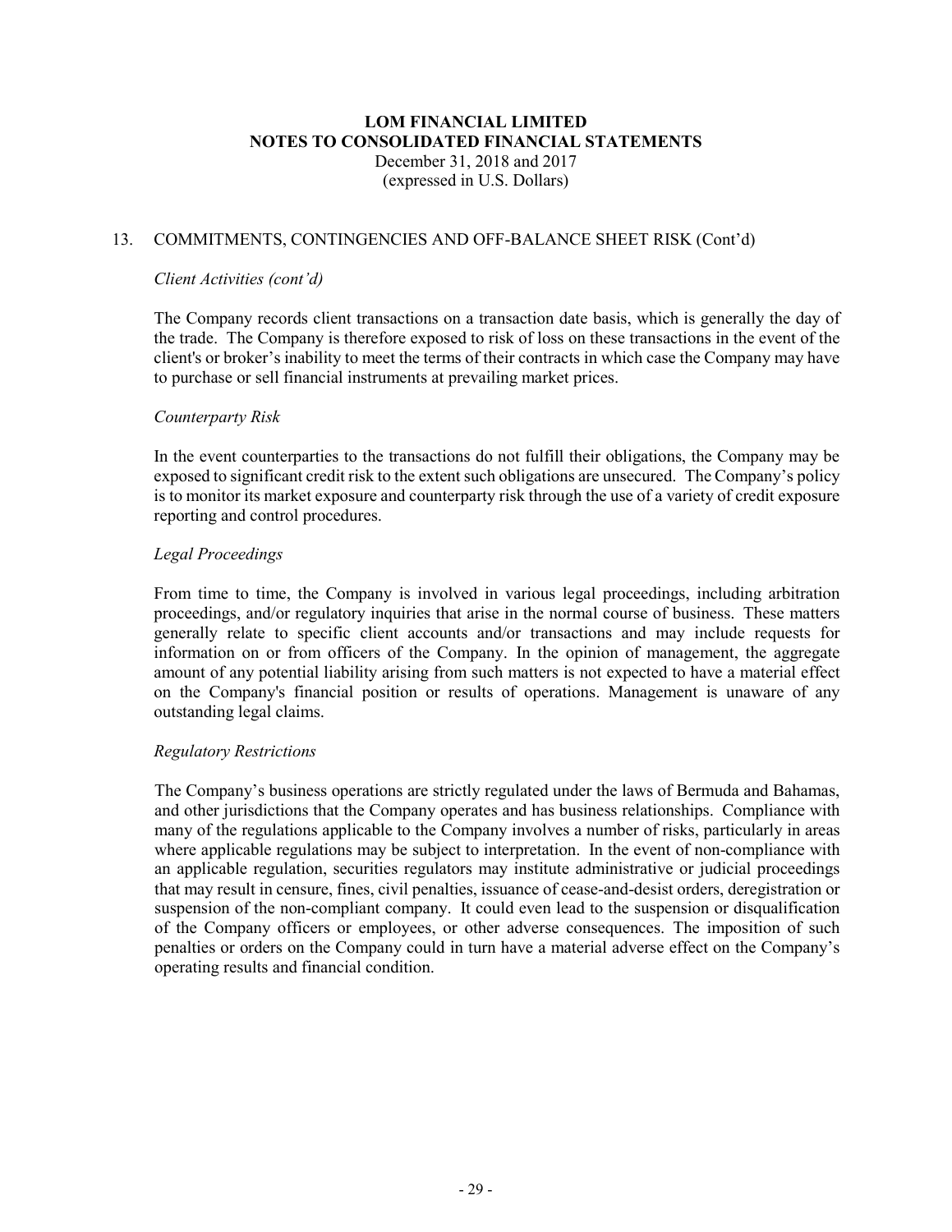# 13. COMMITMENTS, CONTINGENCIES AND OFF-BALANCE SHEET RISK (Cont'd)

# *Minimum Regulatory Capital*

Certain subsidiaries of the Company are required to maintain a regulatory capital amount to satisfy the domiciliary regulator. Those minimum amounts are as follows:

| LOM Financial (Bermuda) Limited     | 250,000   |
|-------------------------------------|-----------|
| <b>LOM Asset Management Limited</b> | 250,000   |
| Global Custody and Clearing Limited | \$250,000 |
| LOM Financial (Bahamas) Limited     | 300,000   |

As of December 31, 2018 and 2017, the above subsidiaries met their minimum regulatory capital amount.

# *Futures Contracts*

Futures contracts provide reduced counterparty risk to the Company since futures are exchangetraded; and the exchange's clearinghouse, as the counterparty to all exchange-traded futures, guarantees the futures against default. For futures contracts where the Company takes a short position, a gain, limited to the original fair value of the contract, or a loss, unlimited in size, will be recognized upon the termination of the futures contract. Short futures contracts represent obligations of the Company to deliver specified securities or commodities at contracted prices and thereby create a liability to repurchase the securities or commodity in the market at prevailing prices. Accordingly, these transactions involve, to varying degrees, elements of market risk, as the Company's ultimate obligation to satisfy the sale of securities sold short may exceed the amount recognized in the statement of financial condition.

# 14. SEGMENT INFORMATION

The Company operates its business in segments which have been segregated based on products and services reflecting the way that management organizes the segments within the business for making operating decisions and assessing performance.

# *Measurement of Segment Income and Segment Assets*

The Company evaluates each segment's performance based on its contribution to consolidated net income. The accounting policies of the reportable segments are the same as those described in the summary of significant accounting policies.

# *Factors Management Used to Identify the Company's Reportable Segment*

Management monitors performance based on individual companies. The description of these companies is included in Note 1 to the consolidated financial statements. Intersegment revenue and expenses are allocated based on contractual terms that may not necessarily be at arm's length.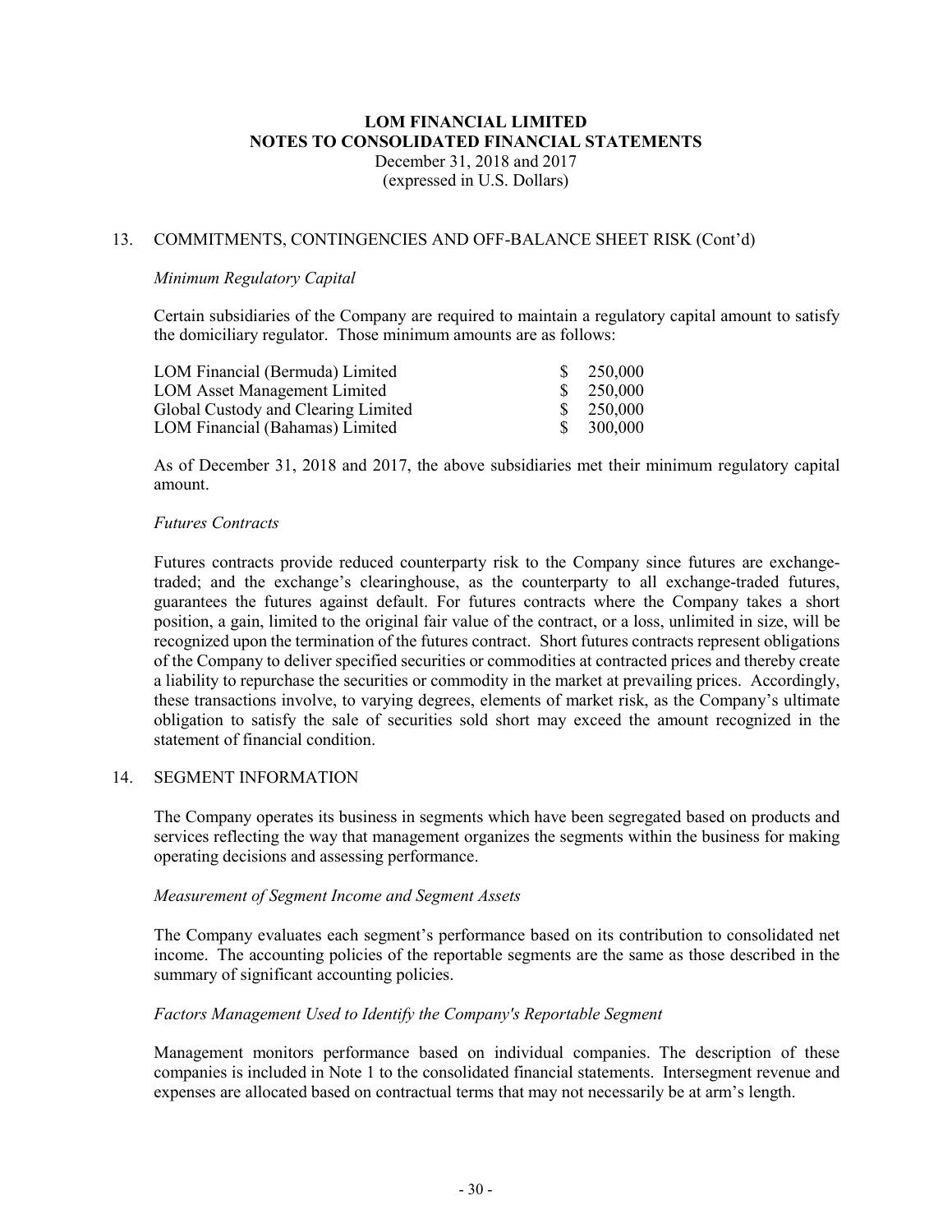# **LOM FINANCIAL LIMITED NOTES TO CONSOLIDATED FINANCIAL STATEMENTS**

December 31, 2018 and 2017 (expressed in U.S. Dollars)

# 14. SEGMENT INFORMATION (Cont'd)

Intersegment revenue relates to recharges between LOMFL's wholly-owned subsidiaries for information technology charges, administrative expenses and rent. These are charged at estimated current market prices. Revenues from segments below the quantitative thresholds for disclosure prescribed by U.S. GAAP are attributable to three operating segments and are aggregated and included in the other operating segment. These operating segments include LOM Corporate Finance Ltd., LOM (UK) Limited and Global Admin Inc.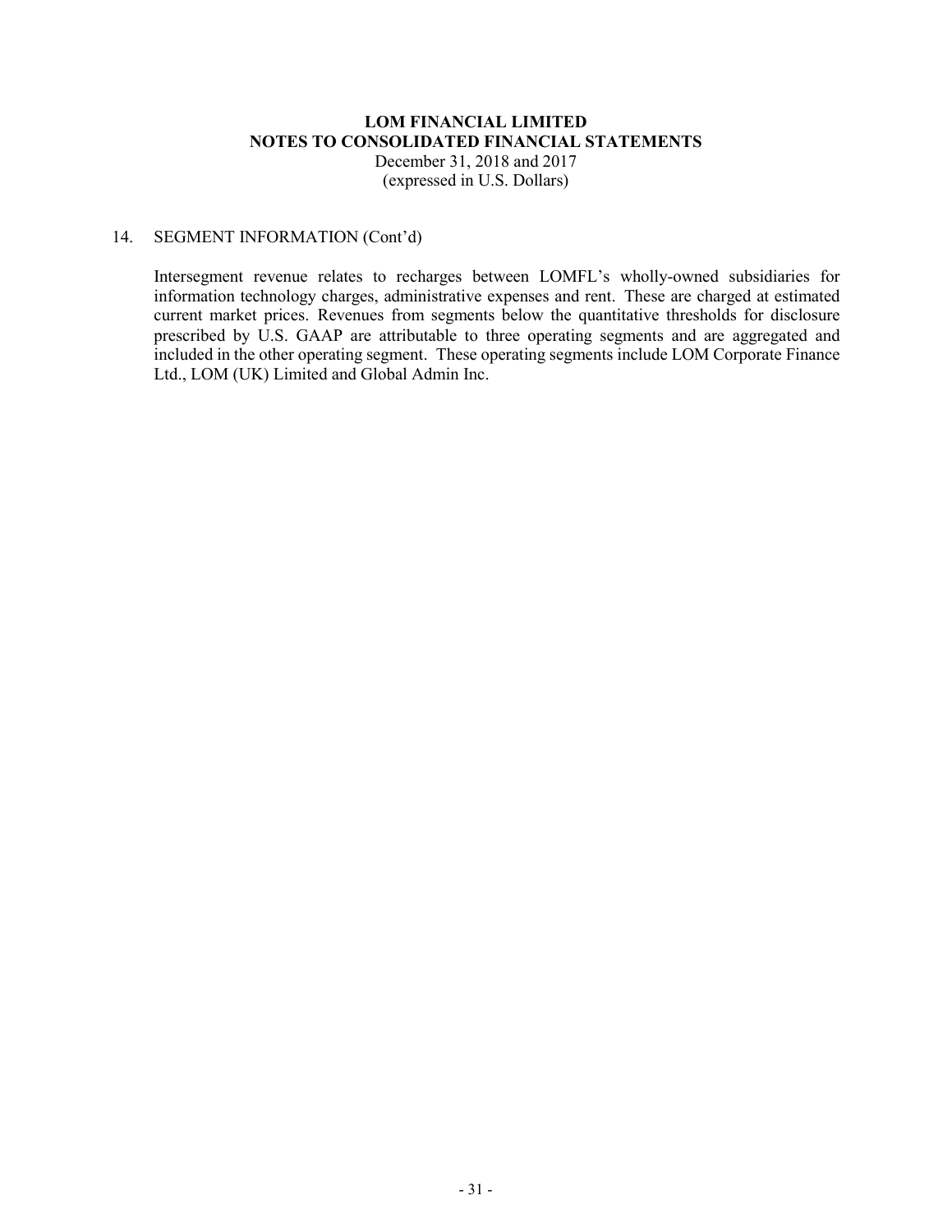# **LOM FINANCIAL LIMITED NOTES TO CONSOLIDATED FINANCIAL STATEMENTS** December 31, 2018 and 2017

(expressed in U.S. Dollars)

# 14. SEGMENT INFORMATION (Cont'd)

|                                     | LOM<br>Financial<br>(Bermuda)<br>Limited |              | LOM<br>Financial<br>(Bahamas)<br>Limited |              | <b>LOM</b> Asset<br>Management<br>Limited |              | Global<br>Custody<br>Clearing<br>Limited | <b>LOM</b><br>Financial<br>Limited |              | LOM<br>Properties<br>Limited |              | Other UK/<br>(Bermuda/ |                                |              |
|-------------------------------------|------------------------------------------|--------------|------------------------------------------|--------------|-------------------------------------------|--------------|------------------------------------------|------------------------------------|--------------|------------------------------|--------------|------------------------|--------------------------------|--------------|
| 2018                                | (Bermuda)                                |              | (Bahamas)                                |              | (Bermuda)                                 |              | (Bermuda)                                | (Bermuda)                          |              | (Bermuda)                    |              | Philippines)           | Eliminations                   | Total        |
| Revenues from<br>External customers | \$2,217,641                              | <sup>S</sup> | 4,228,405                                | <sup>S</sup> | 3,581,777                                 | <sup>S</sup> | 2,098,793 \$                             | 690,025                            | <sup>S</sup> | 762,982 \$                   |              | 581,899 \$             | $\blacksquare$                 | \$14,161,522 |
| Intersegment revenue                | 371,723                                  |              | 48,693                                   |              | $\sim$                                    |              | 1,758,385                                | $\sim$                             |              | 373,761                      |              | 605,806                | (3, 158, 368)                  |              |
| Total revenue                       | \$2,589,364                              | <sup>S</sup> | 4,277,098                                | <sup>S</sup> | 3,581,777                                 | <sup>S</sup> | 3,857,178 \$                             | 690,025                            | <sup>S</sup> | 1,136,743                    | <sup>S</sup> | 1,187,705              | $$$ (3,158,368) $$$ 14,161,522 |              |
| Depreciation                        | \$<br>$3,454$ \$                         |              | $2,157$ \$                               |              |                                           | $-$ \$       | 58,135 \$                                | $\sim$                             | <sup>S</sup> | 315,519 \$                   |              | 17,893 \$              | - \$                           | 397,158      |
| Operating expenses                  | 3,381,342                                |              | 2,828,451                                |              | 2,936,604                                 |              | 3,408,540                                | 582,422                            |              | 1,197,744                    |              | 907,392                | (3, 158, 368)                  | 12,084,127   |
| Segment (loss) income               | (791, 978)                               |              | 1,448,647                                |              | 645,173                                   |              | 448,638                                  | 107,603                            |              | (61,001)                     |              | 280,313                | $\blacksquare$                 | 2,077,395    |
| Identifiable assets                 | 1,202,309                                |              | 1,327,864                                |              | 1,075,386                                 |              | 2,340,807                                | 22,674,668                         |              | 9,032,715                    |              | 745,321                | (16, 428, 592)                 | 21,970,478   |
| Property and equipment              | 20,679                                   |              | 5,235                                    |              | $\blacksquare$                            |              | 102,364                                  | $\sim$                             |              | 8,577,102                    |              | 33,755                 | $\overline{\phantom{a}}$       | 8,739,135    |
| Capital expenditures                | 24,133                                   |              |                                          |              |                                           |              | 17,893                                   | $\blacksquare$                     |              | 31,671                       |              | 25,637                 |                                | 99,334       |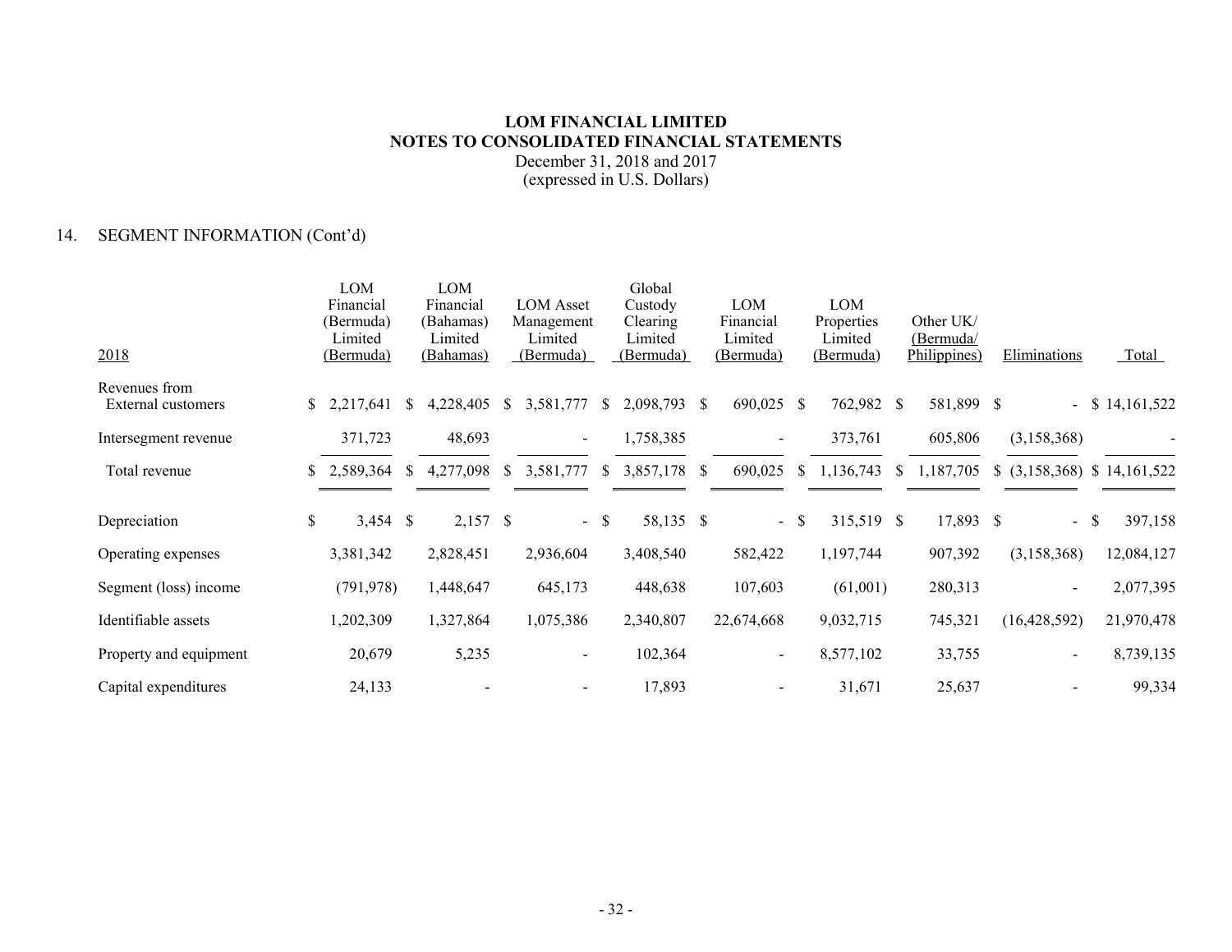# **LOM FINANCIAL LIMITED NOTES TO CONSOLIDATED FINANCIAL STATEMENTS** December 31, 2018 and 2017

(expressed in U.S. Dollars)

# 14. SEGMENT INFORMATION (Cont'd)

|                                     | LOM<br>Financial<br>(Bermuda) |              | LOM<br>Financial<br>(Bahamas) |              | <b>LOM</b> Asset<br>Management |              | Global<br>Custody<br>Clearing | <b>LOM</b><br>Financial  |              | LOM<br>Properties    |    | Other UK/                 |                            |                   |
|-------------------------------------|-------------------------------|--------------|-------------------------------|--------------|--------------------------------|--------------|-------------------------------|--------------------------|--------------|----------------------|----|---------------------------|----------------------------|-------------------|
| 2017                                | Limited<br>(Bermuda)          |              | Limited<br><u>(Bahamas)</u>   |              | Limited<br>(Bermuda)           |              | Limited<br>(Bermuda)          | Limited<br>(Bermuda)     |              | Limited<br>(Bermuda) |    | Bermuda/<br>(Philippines) | Eliminations               | Total             |
| Revenues from<br>External customers | \$2,170,097                   | <sup>S</sup> | 2,060,988                     | <sup>S</sup> | 3,145,079                      | <sup>S</sup> | 1,847,596 \$                  | 590,158 \$               |              | 714,480 \$           |    | 238,316 \$                |                            | $-$ \$ 10,766,714 |
| Intersegment revenue                | 318,191                       |              | 53,490                        |              | $\sim$                         |              | 1,519,595                     | $\overline{\phantom{a}}$ |              | 329,786              |    | 595,697                   | (2,816,759)                |                   |
| Total revenue                       | \$<br>2,488,288               | <sup>S</sup> | 2,114,478                     | <sup>S</sup> | 3,145,079                      | <sup>S</sup> | 3,367,191 \$                  | 590,158                  | <sup>S</sup> | 1,044,266            | -S | 834,013                   | \$(2,816,759) \$10,766,714 |                   |
| Depreciation                        | \$                            | $-$ \$       | 1,382 \$                      |              |                                | $-$ \$       | 99,873 \$                     | $\sim$ .                 | <sup>S</sup> | 262,376 \$           |    | 39,334 \$                 | $-$ \$                     | 402,965           |
| Operating expenses                  | 2,522,437                     |              | 1,815,815                     |              | 2,502,540                      |              | 3,123,937                     | 322,561                  |              | 1,023,052            |    | 762,306                   | (2,816,759)                | 9,255,889         |
| Segment (loss) income               | (34, 149)                     |              | 298,663                       |              | 642,539                        |              | 243,254                       | 267,597                  |              | 21,214               |    | 71,707                    |                            | 1,510,825         |
| Identifiable assets                 | 1,245,122                     |              | 489,518                       |              | 875,754                        |              | 1,890,174                     | 21,333,057               |              | 8,232,558            |    | 446,240                   | (15, 418, 869)             | 19,093,554        |
| Property and equipment              | $\blacksquare$                |              | 7,392                         |              | $\sim$                         |              | 142,606                       | $\overline{\phantom{a}}$ |              | 8,860,950            |    | 26,011                    | $\overline{\phantom{a}}$   | 9,036,959         |
| Capital expenditures                |                               |              | 7,847                         |              |                                |              | 107,626                       |                          |              | 2,086,988            |    | 4,786                     |                            | 2,207,247         |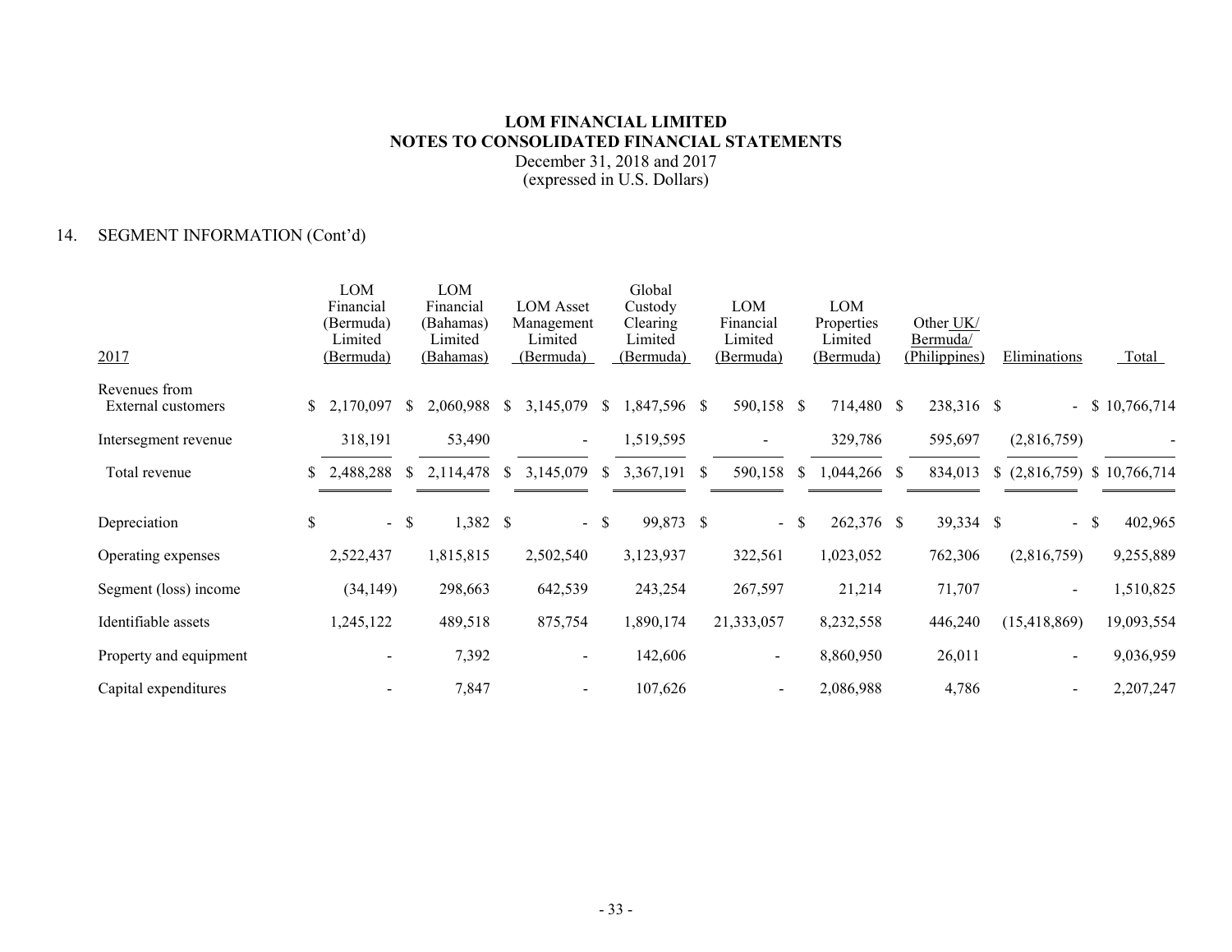# **LOM FINANCIAL LIMITED NOTES TO CONSOLIDATED FINANCIAL STATEMENTS**

December 31, 2018 and 2017 (expressed in U.S. Dollars)

# 14. SEGMENT INFORMATION (Cont'd)

*Geographic Split*

| 2018                                                          | Bermuda                  | <b>Bahamas</b>       | UK                                                 | Philippines             | Total                     |
|---------------------------------------------------------------|--------------------------|----------------------|----------------------------------------------------|-------------------------|---------------------------|
| Revenues from external<br>customers<br>Property and equipment | \$9,726,963<br>8,700,145 | \$4,228,404<br>5,234 | 29,546<br>S.<br>23,650                             | S.<br>176,609<br>10,106 | \$14,161,522<br>8,739,135 |
| 2017                                                          | Bermuda                  | <b>Bahamas</b>       | <b>UK</b>                                          | Philippines             | Total                     |
| Revenues from external<br>customers<br>Property and equipment | \$8,528,770<br>9,003,556 | \$2,060,988<br>7,392 | <sup>\$</sup><br>$\overline{\phantom{a}}$<br>5,512 | 176,956<br>S<br>20,499  | \$10,766,714<br>9,036,959 |

Geographic split is disclosed by location of business.

# 15. SUBSEQUENT EVENTS

In preparing the financial statements, management has evaluated subsequent events through April 26, 2019, which is the date these financial statements were available to be issued and determined that there were no material events that would require recognition or disclosure in the Company's consolidated financial statements through that date.